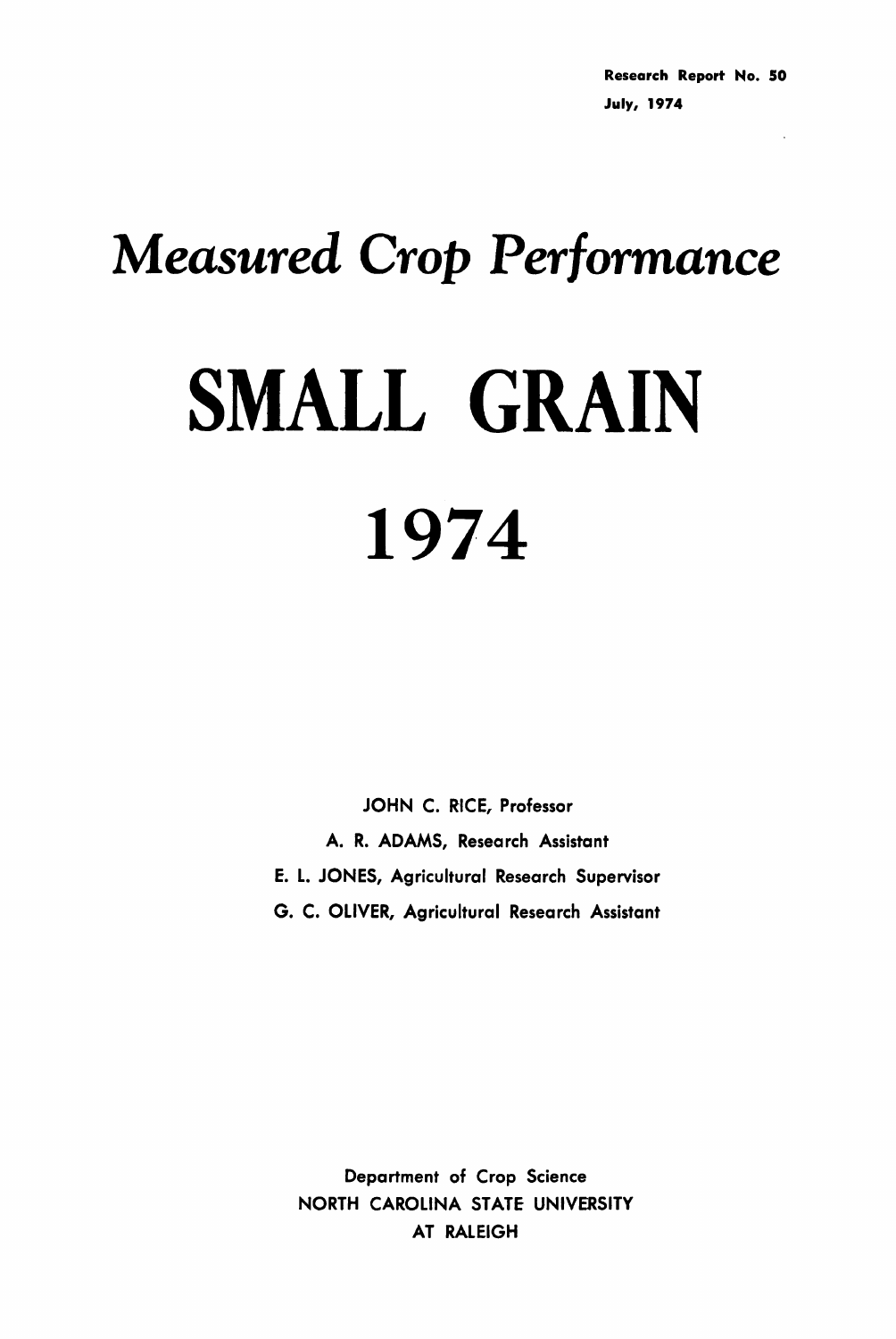#### TABLE OF CONTENTS

|                                                                                                      | 3  |
|------------------------------------------------------------------------------------------------------|----|
|                                                                                                      | 6  |
| Agencies Sponsoring Entries                                                                          | 6  |
|                                                                                                      | 6  |
|                                                                                                      | 8  |
|                                                                                                      | 11 |
|                                                                                                      | 14 |
|                                                                                                      | 14 |
|                                                                                                      | 15 |
|                                                                                                      | 15 |
| Lodging $\dots\dots\dots\dots\dots\dots\dots\dots\dots\dots\dots\dots\dots\dots\dots\dots\dots\dots$ | 16 |
| TABLES                                                                                               |    |
|                                                                                                      | 10 |
| Characteristics of varieties                                                                         | 17 |
| Barley performance in the Piedmont                                                                   | 19 |
| Barley performance in the Coastal Plain                                                              | 19 |
| Oat performance in the Piedmont                                                                      | 20 |
| Oat performance in the Coastal Plain                                                                 | 20 |
| Wheat performance in the Piedmont                                                                    | 21 |
| Wheat performance in the Coastal Plain                                                               | 21 |
|                                                                                                      | 22 |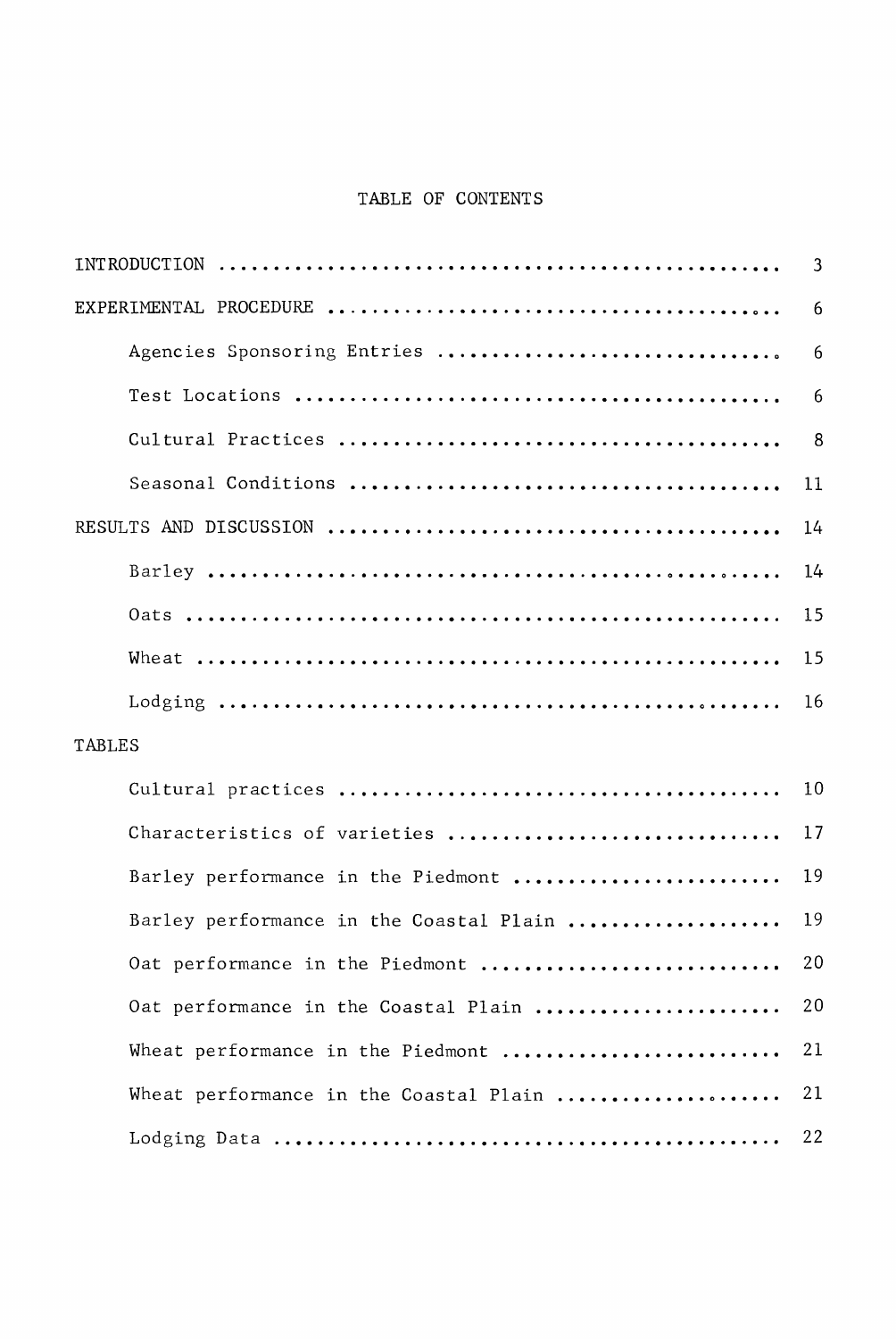### PERFORMANCE OF SMALL GRAIN VARIETIES IN NORTH CAROLINA John C. Rice, E. L. Jones, G. C. Oliver, Ray Adams $\frac{1}{2}$

1974

#### INTRODUCTION

The Official Variety Test on Small Grain varieties in North Carolina is conducted annually by locating evaluation trials throughout the small grain producing area of the state. These tests are conducted to determine the value and suitability of commercially available and prospective varieties of wheat, oats and barley for planting in North Carolina. The results of these tests are intended to aid the growers and agricultural workers in the selection of <sup>a</sup> variety best suited for their particular area of the state or region.

Wheat production in North Carolina for the 1973-74 season is forecast at 8,400,000 bushels. This would be an increase of 50 percent over the 1973 crop. Acreage to be harvested for grain is estimated at 210,000 or 50,000 acres above the 1973 harvested acreage.

It is estimated that the yield per acre for the 1974 crop will be 40 bushels per acre. This would be up five bushels from last year.

The United States winter wheat production is forecast at <sup>a</sup> new record high of 1,612 million bushels, 27 percent above the previous high set last year and 36 percent above the 1972 crop. This increase is attributed to more acres for harvest and a higher average yield.

 $\frac{1}{2}$ Professor in Charge of Variety Testing, Agricultural Research Supervisor and Agricultural Research Assistants, Department of Crop Science, North Carolina State University at Raleigh, respectively.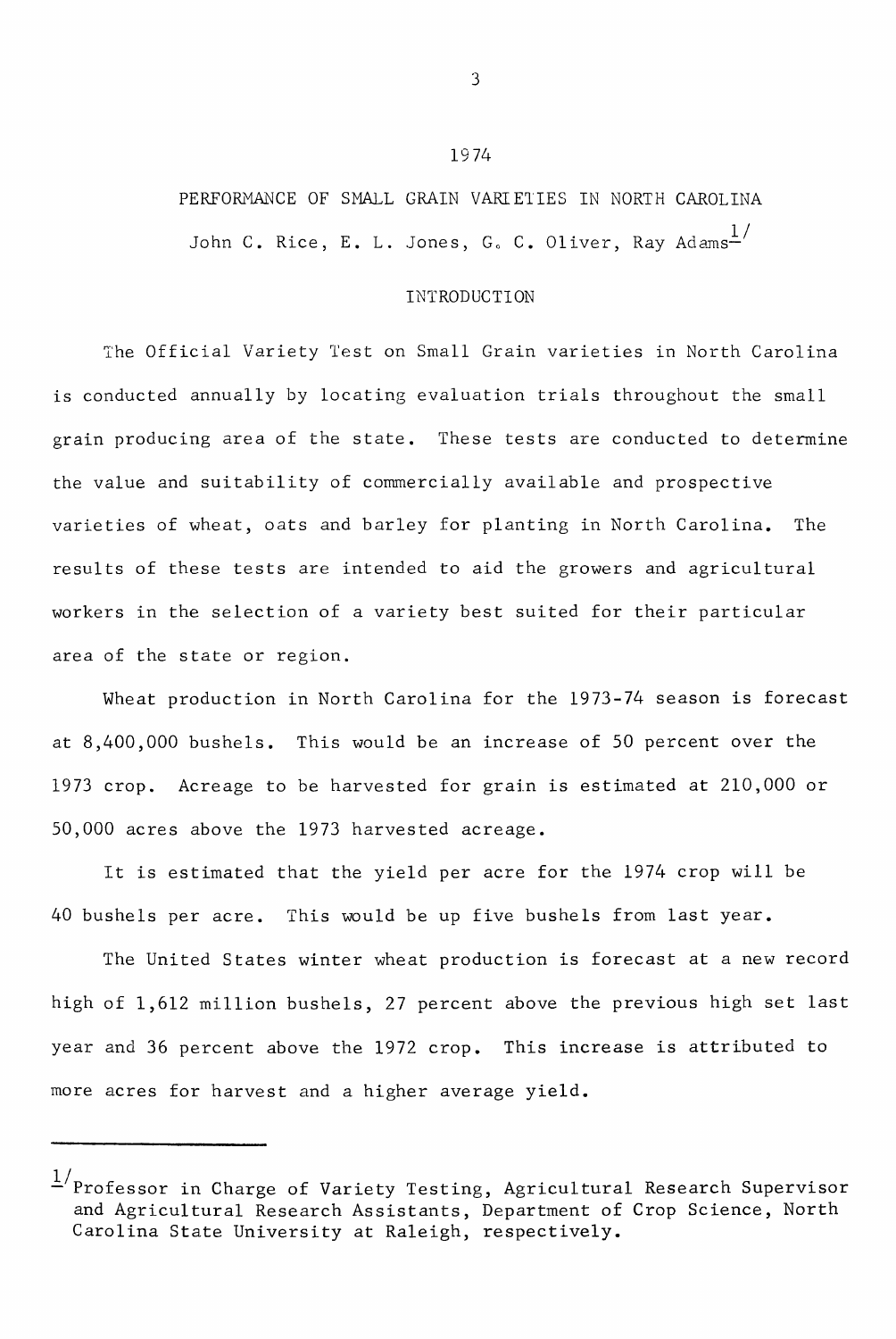U. S. acreage to be harvested for grain is estimated at 45.8 million acres for 1974. This is <sup>19</sup> percent above 1973 and <sup>31</sup> percent over 1972. Yield per acre is expected to average 35.2 bushels per acre, nearly equal to the record high set in 1971 and more than two bushels above last year's average.

In North Carolina the oat acreage planted in the Fall of 1973 and Spring of 1974 was 155,000 acres. This was three percent less than last year's planted acreage and the lowest planted acreage since 1928.

The U. S. growers anticipated seeding <sup>a</sup> total of 18.9 million acres to oats. Combined seedings last fall and intentions this spring are off one percent from the 1973 acreage. Acreage devoted to oats has shown a downward trend since the mid-1950's and the intended 1974 seedings would be the smallest of this century.

The 1973-74 oat crop in North Carolina is estimated to yield <sup>50</sup> bushels per acre. This would be an increase of five bushels per acre over the 1972 crop.

In 1973 the barley production in North Carolina was harvested from 62,000 acres with a yield of 46 bushels per acre. The 1973 acreage is estimated at 70,000 acres. This is five percent below the 1973 crop and seven percent below the 1972 planted acreage. The price increased from 1972 to 1973 by an average of from 0.98 to \$1.50 per bushel.

Information on varietal performance is presented from six test locations in the state, three in the Piedmont and three in the Coastal Plain Area. In comparing the performance of varieties, data from the area which most nearly represents the grower's conditions should be used. Seasonal conditions differ from year to year; therefore, <sup>a</sup>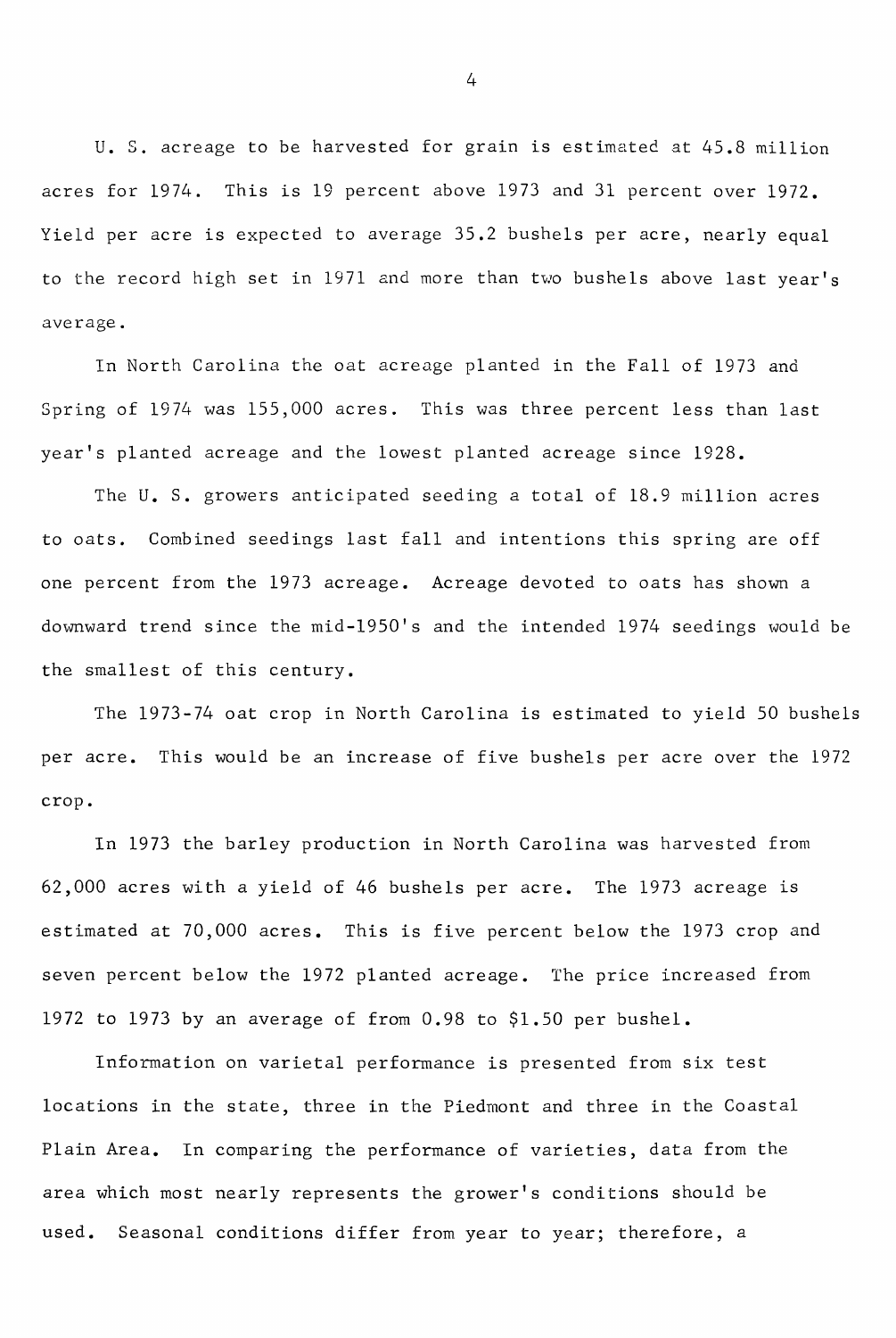variety which looks superior for one year may not be consistently good, hence, varieties should be evaluated on the basis of performance over several years. Depending upon the release date of the entry, data are presented for performance from one to five years. All available  $\frac{2}{\pi}$  were used in determining the pathologic and agronomic characteristics of the varieties.

 $\frac{2}{s}$ Special acknowledgment is due Drs. T. T. Hebert and C. F. Murphy for their assistance in describing the characteristics of varieties.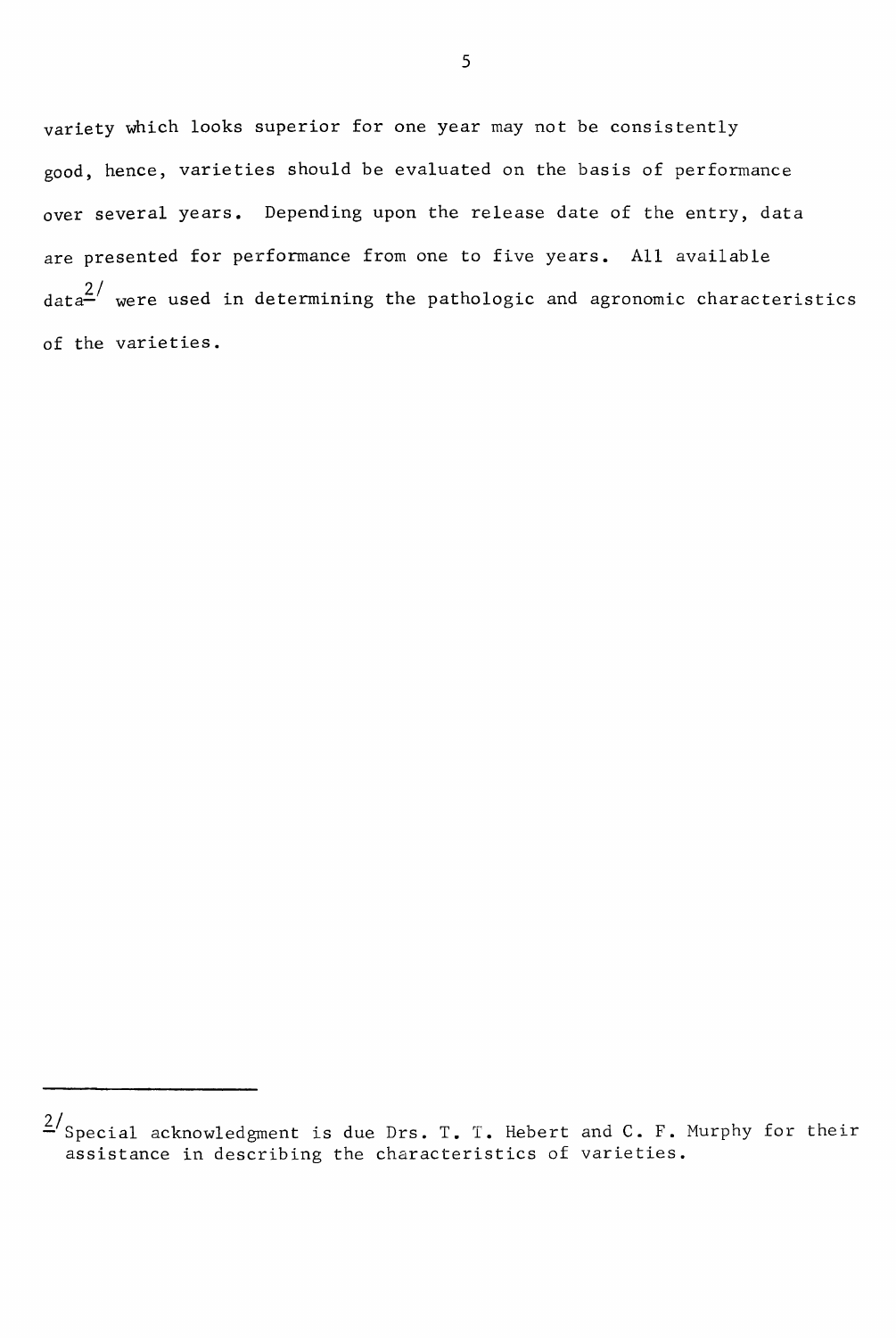#### EXPERIMENTAL PROCEDURE

Commercial varieties and experimental lines developed by public and private agencies are included in these tests. Any individual or firm may make application for having entries included by writing the Department of Crop Science, North Carolina State University at Raleigh. <sup>A</sup> fee is charged on an entry basis for all private entries. Personnel of the testing program may include entries about which further information is desired.

#### Agencies Sponsoring Entries

| Coker's Pedigreed Seed Company                    | Hartsville, S. C.    |
|---------------------------------------------------|----------------------|
| Georgia Agricultural Experiment Station           | Athens, Georgia      |
| Kentucky Agricultural Experiment Station          | Lexington, Kentucky  |
| McNair Seed Company, Inc.                         | Laurinburg, N. C.    |
| North Carolina Agricultural Experiment Station    | Raleigh, N. C.       |
| Purdue University Agricultural Experiment Station | Lafayette, Indiana   |
| South Carolina Agricultural Experiment Station    | Clemson, S. C.       |
| University of Tennessee Agric. Expt. Station      | Knoxville, Tennessee |
| Virginia Agricultural Experiment Station          | Blacksburg, Virginia |

#### Test Locations

Six locations were used in 1973-74 with three in the Piedmont and three in the Coastal Pla in as shown in Figure 1. Five tests were located on private farms $^{\text{1}}{}'$  and one was on a research station**.** A randomized block design with four replications was used at each location. $\frac{2}{1}$ 

<sup>&</sup>lt;sup>1</sup>/The cooperative spirit and civic-minded service rendered by the farmers who provided land and the necessary cultural practices for these trials and the cooperation of the county agents are gratefully acknowledged.

 $2/$ Statistical analyses were made in the statistical laboratory under the supervision of Dr. J. O. Rawlings. This assistance is gratefully acknowledged.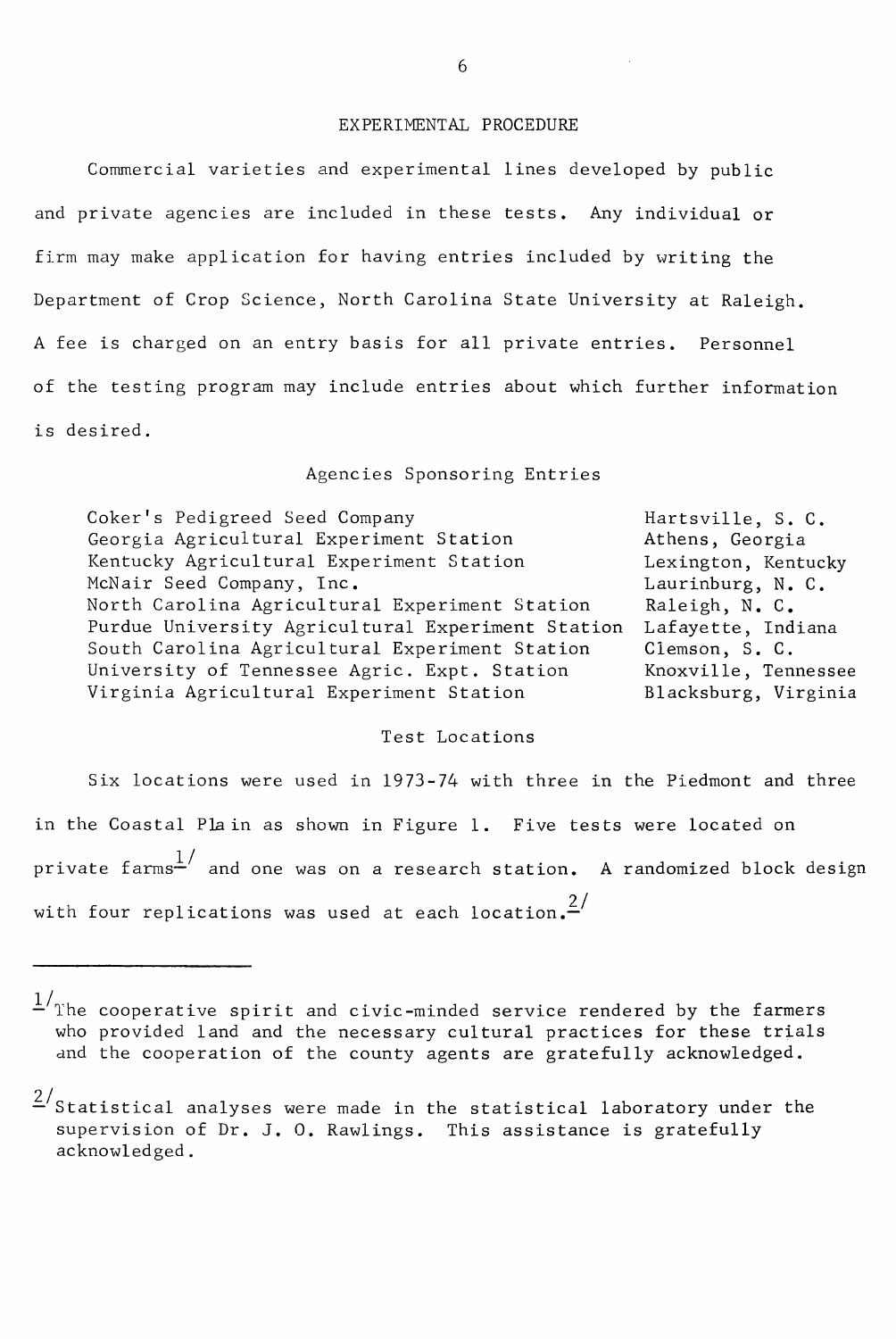**1974 LOCATION OF SMALL GRAIN PERFORMANCE TRIALS**



CO-OPERATORS

#### PIEDMONT

Rowan County: Mr. Clyde McSwain, Superintendent, Piedmont Research Station, Salisbury, North Carolina County Extension Chairman, R. R. McNeely

Stanly County: Mr. Lester Moose, Route 1, New London, North Carolina County Extension Chairman, V. A. Huneycutt

Alamance County: Mr. Raymond Braxton, Route 2, Graham, North Carolina County Extension Chairman, George R. Coble

#### COASTAL PLAIN

Nash County: Mr. W. M. Winstead, Route 3, Nashville, North Carolina County Extension Chairman, W. R. Shackelford

Columbus County: Mr. Graham Harrelson, Route 4, Whiteville, North Carolina County Extension Chairman, Charles D. Raper

Wayne County: Mr. Wayland Price, Route 4, Mt. Olive, North Carolina County Extension Chairman, G. Mark Goforth, Jr.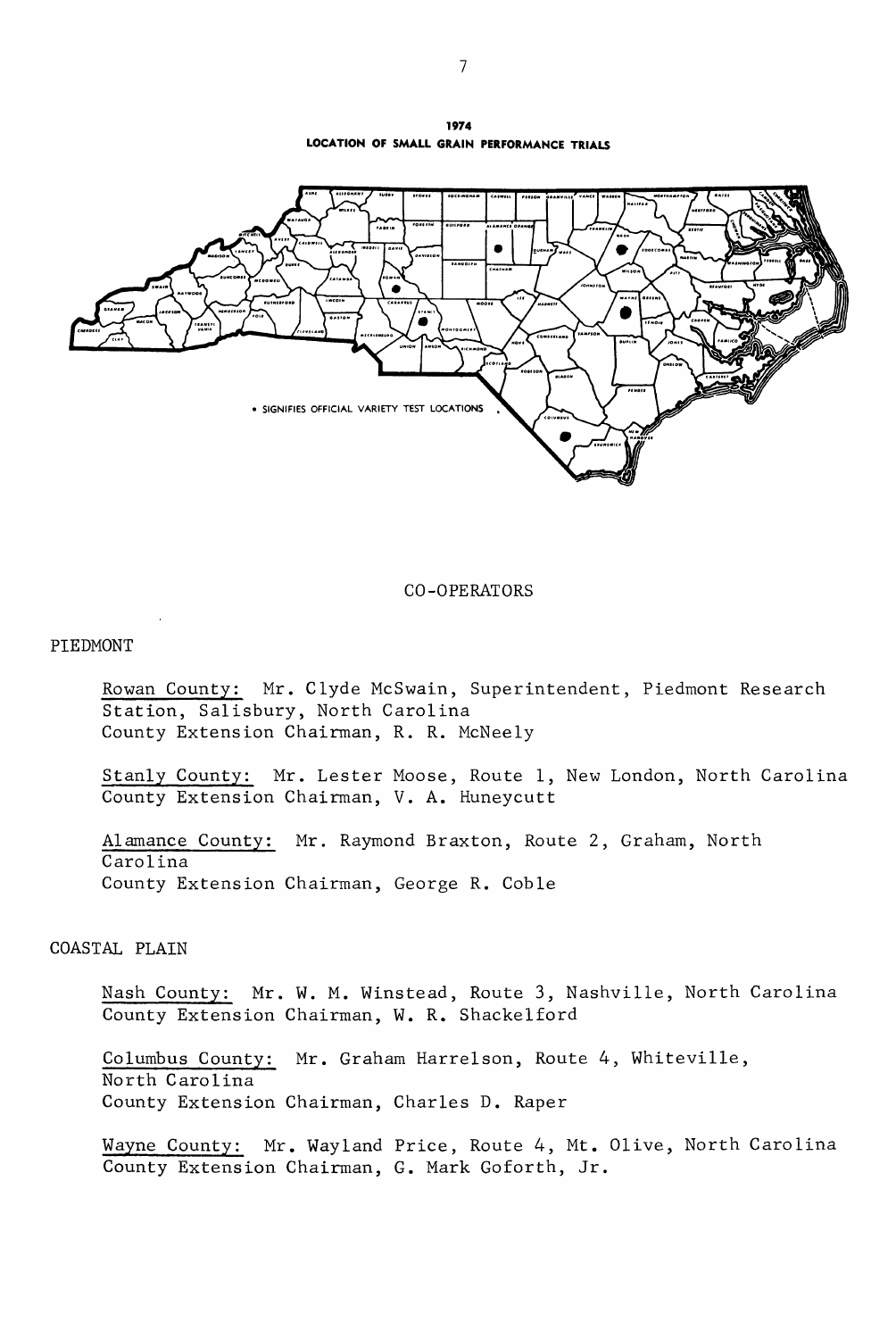#### Cultural Practices

Cultural practices, such as seed bed preparation, date of planting, fertilization and topdressing were in accord with good farming practices and were uniform for all entries at <sup>a</sup> given location, Table 1. Several months prior to planting each test location, soil samples were obtained for the test field and fertilizer requirements made in accordance with the soil analysis report. Lime was applied, if needed, to adjust the pH to a desirable level for small grain production.

Starting in 1969 all tests were planted with cone-type, tractormounted, spring-loaded disc equipment. The disc allowed for more accurate seeding in areas with stubble or organic matter on the soil surface. The seeding rate was one gram per foot of row. The rows were spaced one foot apart. Each plot consisted of seven rows, 15 feet long with the two outside rows used as borders. The border rows were removed prior to harvest and only the five center rows were harvested. The date 6f planting and fertilization at planting is shown in Table <sup>1</sup> for each test location.

<sup>A</sup> seven foot combine was modified slightly for harvesting individual plots. Grain from individual plots was collected as it came from the elevator and weighed. The combine was stopped at the end of each plot for a short interval of time in order for the machine to clean out between plots prior to weighing the grain from the plot. A sample of grain was taken from each plot for the determination of test weight and moisture. All plots were adjusted to 13% moisture. All samples were run through a small thresher to remove the awns and foreign matter prior to taking test weights. The combine was used to more nearly simulate the conditions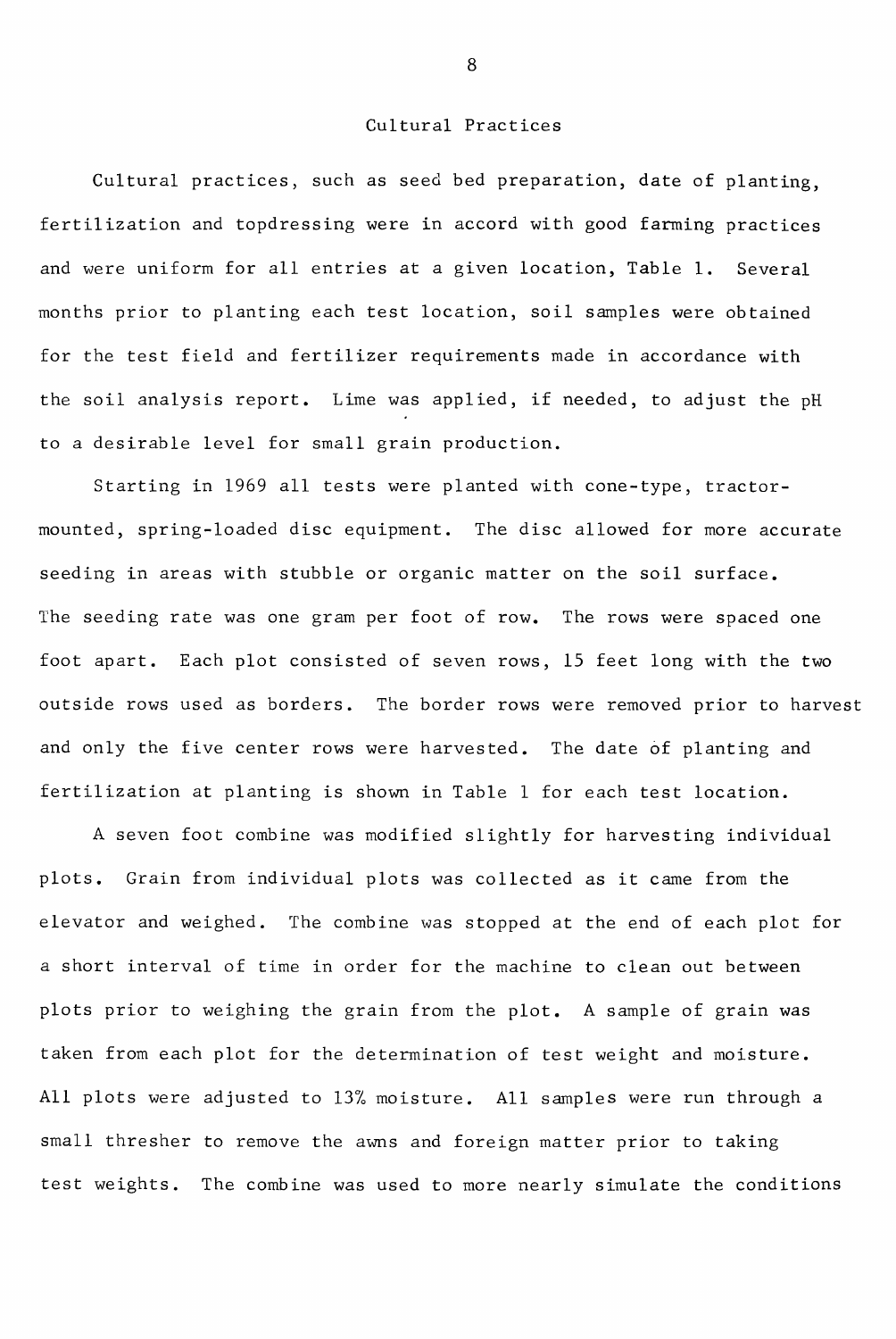under which these varieties would be harvested on farms and it appeared to give very satisfactory results.

Tests were topdressed with liquid nitrogen and weed control chemicals during February. Special acknowledgment is due F.C.X. Wholesale Services for furnishing the nitrogen for these tests.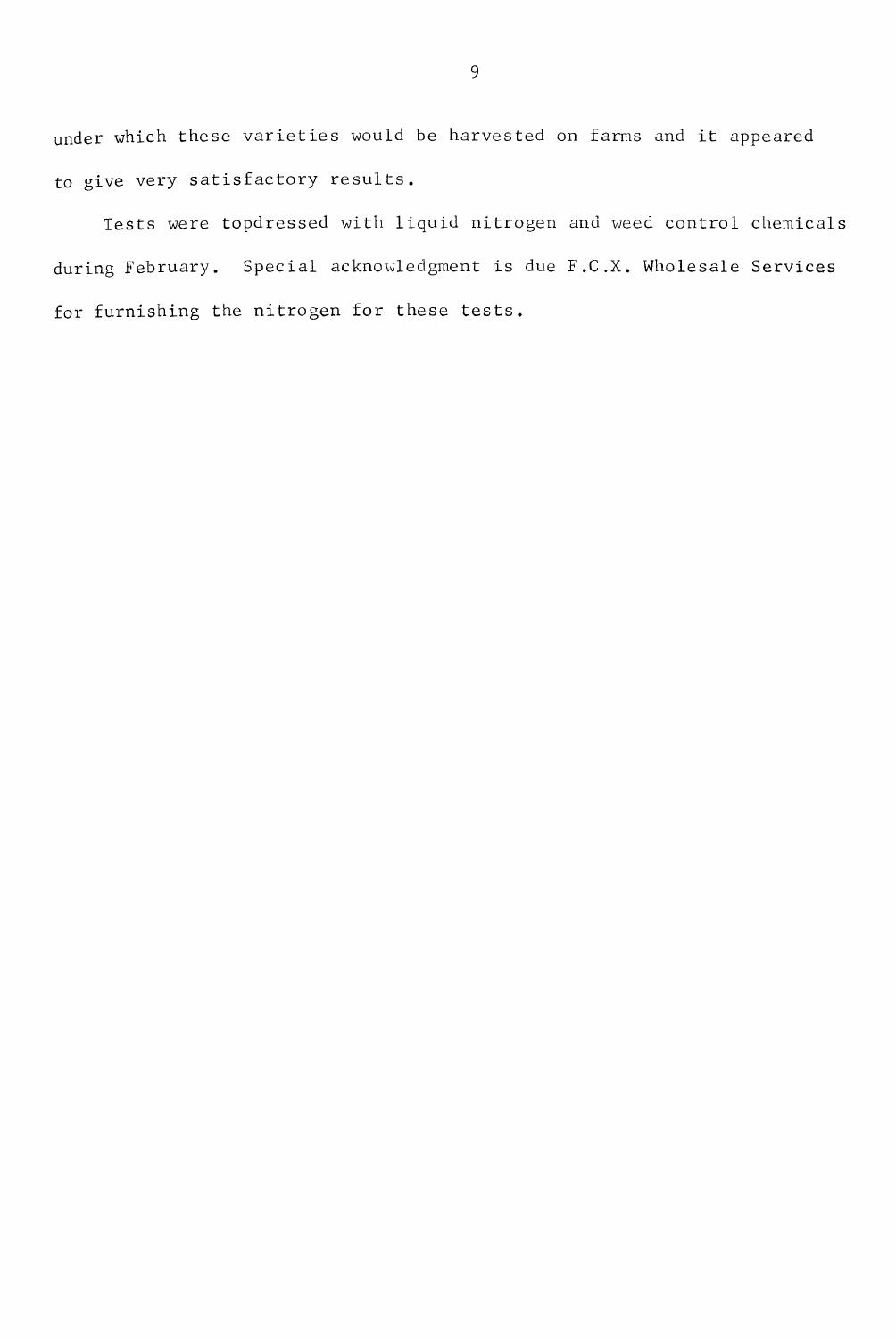| Area and<br>Cooperator              | Fertilizer<br>$lbs/A \&$ Grade  | Topdress $\frac{1}{ }$<br>$1b/s/A$ and date | Date of<br>planting | Date of<br>harvesting                                       |   |
|-------------------------------------|---------------------------------|---------------------------------------------|---------------------|-------------------------------------------------------------|---|
| Piedmont Area                       |                                 |                                             |                     |                                                             |   |
| Stanly County<br>D. G. Harwood      | $350$ $1bs$ .<br>$10 - 20 - 20$ | 65 N Ammonium Nitrate<br>March 1            | October 17          | Barley - June 10<br>Wheat - June $10$<br>Oats - June 10     |   |
| Alamance County<br>Raymond Braxton  | 250 lbs.<br>$10 - 20 - 20$      | 55 N (liquid)<br>Feb. 26                    | October 9           | Barley - June 12<br>$0ats - June 25$<br>Wheat - June $12$   |   |
| Rowan County<br>Clyde McSwain       | 600 lbs.<br>$10 - 20 - 20$      |                                             | October 12          | Barley - June 10<br>$0ats - June 10$<br>Wheat - June $10$   | ō |
| Coastal Plain Area                  |                                 |                                             |                     |                                                             |   |
| Nash County<br>W. M. Winstead       | $500$ lbs.<br>$4 - 8 - 12$      | $65 N$ (liquid)<br>Feb. 27                  | October 11          | Barley - June 7<br>Wheat - June $7$<br>$0ats - June 7$      |   |
| Wayne County<br>Wayland Price       | 300 lbs.<br>$10 - 20 - 20$      | $70 N$ (liquid)<br>Feb. 25                  | October 29          | Barley - June 5<br>$0ats - June 5$<br>Wheat - June $5$      |   |
| Columbus County<br>Graham Harrelson | 700 lbs.<br>$2 - 12 - 12$       | $65 N$ (liquid)<br>Feb. 25                  | October 16          | Barley - Discarded<br>Oats - Discarded<br>Wheat - Discarded |   |

l/All tests except Rowan were sprayed with 1/3 *qt/acre* of 2, 4-D for weed control at the time of topdressing with liquid nitrogen.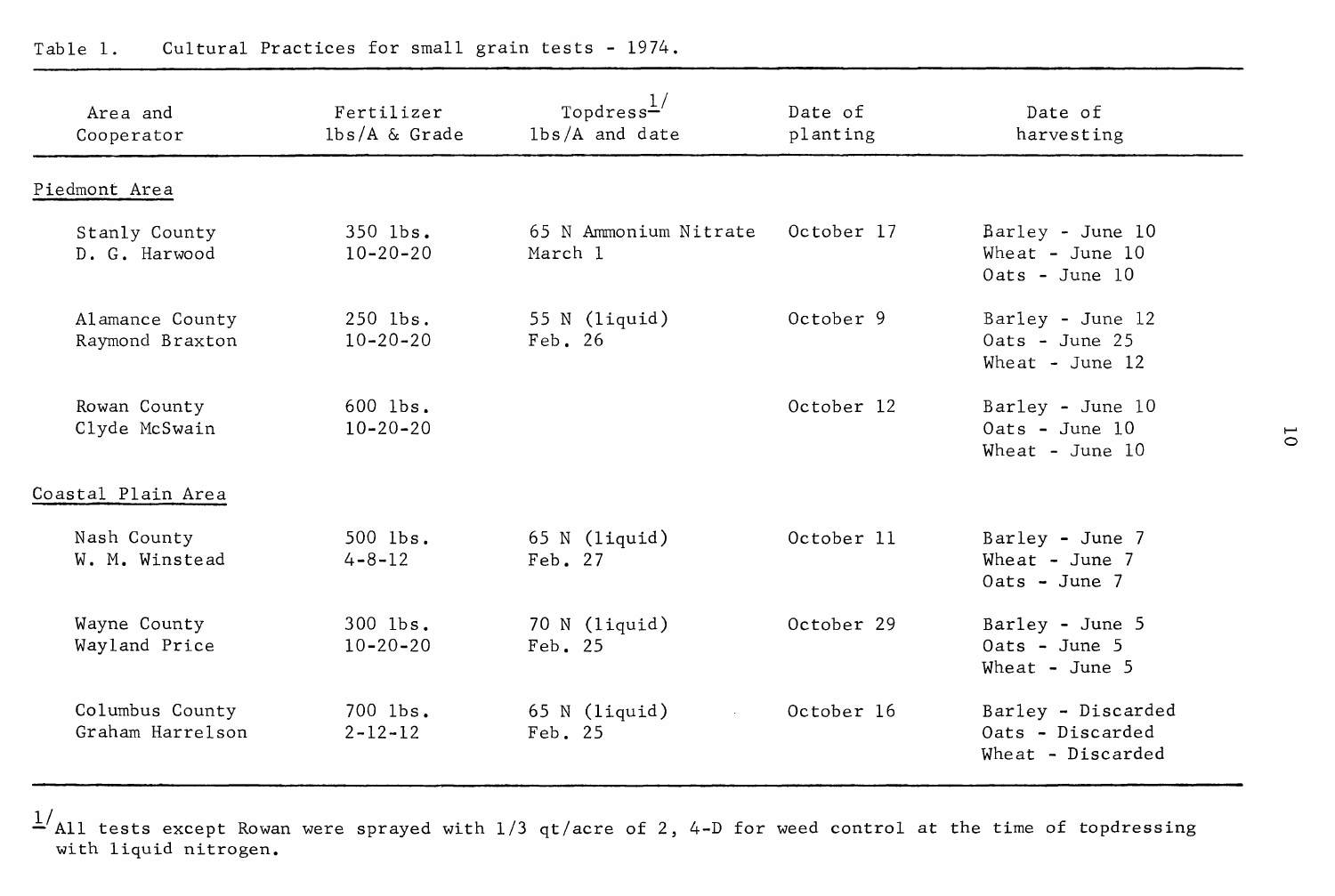#### Seasonal Conditions

The 1973 fall seasonal conditions in North Carolina were characterized by dry weather especially for two months during the normal small grain seeding period. In spite of this condition, by the end of November about <sup>85</sup> percent of the state's intended small grain acreage had been seeded. This was somewhat on schedule although the dry months were a problem with a shortage of moisture in the Piedmont and very limited moisture conditions in the Coastal Plain Area.

The six locations for the 1973-74 Official Variety Test; three in the Piedmont and three in the Coastal Plain were selected to represent small grain production areas.

September 1973: September weather was characterized by low amounts of precipitation with most areas recording from one to three inches short of normal rainfall.

October 1973: The dry weather continued during October except for a few showers near the Northern Coast as tropical storm Gilda move northward off shore. The departure from normal precipitation increased in many areas from two to three inches up to four to five inches below normal rainfall.

November 1973: Precipitation was reported at many of the reporting points in the state during November but the rainfall amounts were generally quite light. By the end of the month, the departure from normal had increased up to eight inches in the Raleigh area as a shortage since September  $l<sub>o</sub>$ . The Coastal Plain region was rated in poor shape as moisture supplies were inadequate.

January 1974: The first month of the 1974 year was characterized by precipitation totaling between one and three inches in the Mountain and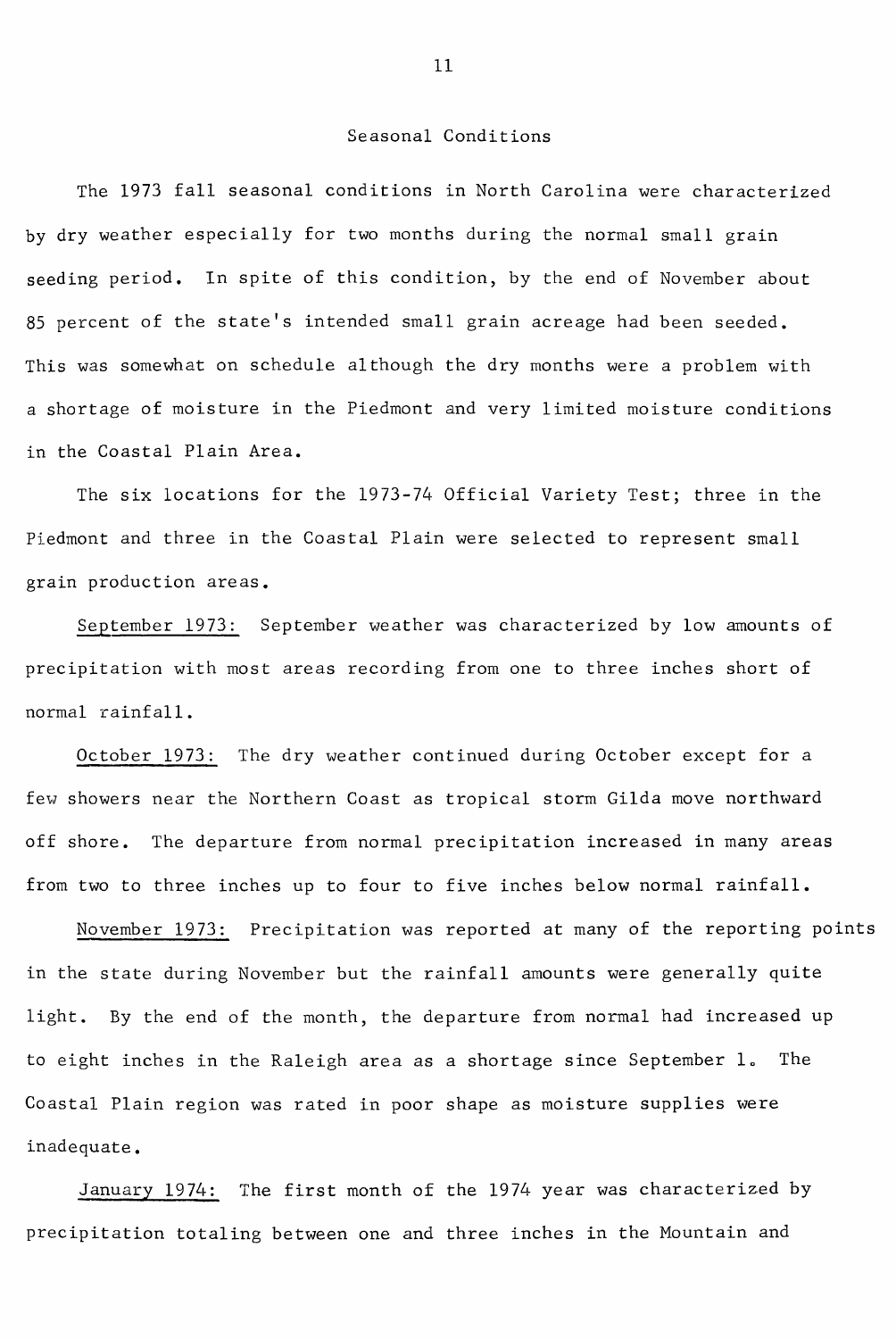Piedmont Areas and spreading each week to three-fourths an inch or less in eastern portions of the state. The precipitation for the Mountain Area was in excess of the departure from normal but still less than normal in the Coastal Plain Areas. Temperatures averaged much above normal during the period with high readings of 60's and 70's common during the latter week of January.

February 1974: Unseasonably warm weather was experienced during this month with very little snow reported in the Mountains and only traces or none at all over the rest of the state. Moderate to heavy rainfall was reported in many sections and in between some of the short storms, pleasant weather prevailed with mild afternoon temperatures. The month ended with unseasonably warm conditions.

March 1974: Temperatures averaged above normal with record setting warm temperatures over many sections of the state. During the latter part of the month the Piedmont temperatures ranged around 80 on the 24th of March.

April 1974: Temperatures in April were slightly above the normal in the southeastern part of the state and again warm temperatures prevailed with high readings in the upper 70's to 80's.

*Mal* 1974: Temperatures averaged one to two degrees above normal with wide spread precipitation across the state. Most reporting points showed above average precipitation with Rocky Mount showing 3.6 inches departure from normal since the March <sup>1</sup> date. Open weather during the latter part of May was ideal for early harvest of small grain.

1973-74 General: The 1973-74 Small Grain Season was characterized by <sup>a</sup> very dry fall with unseasonably warm temperatures during the normally cold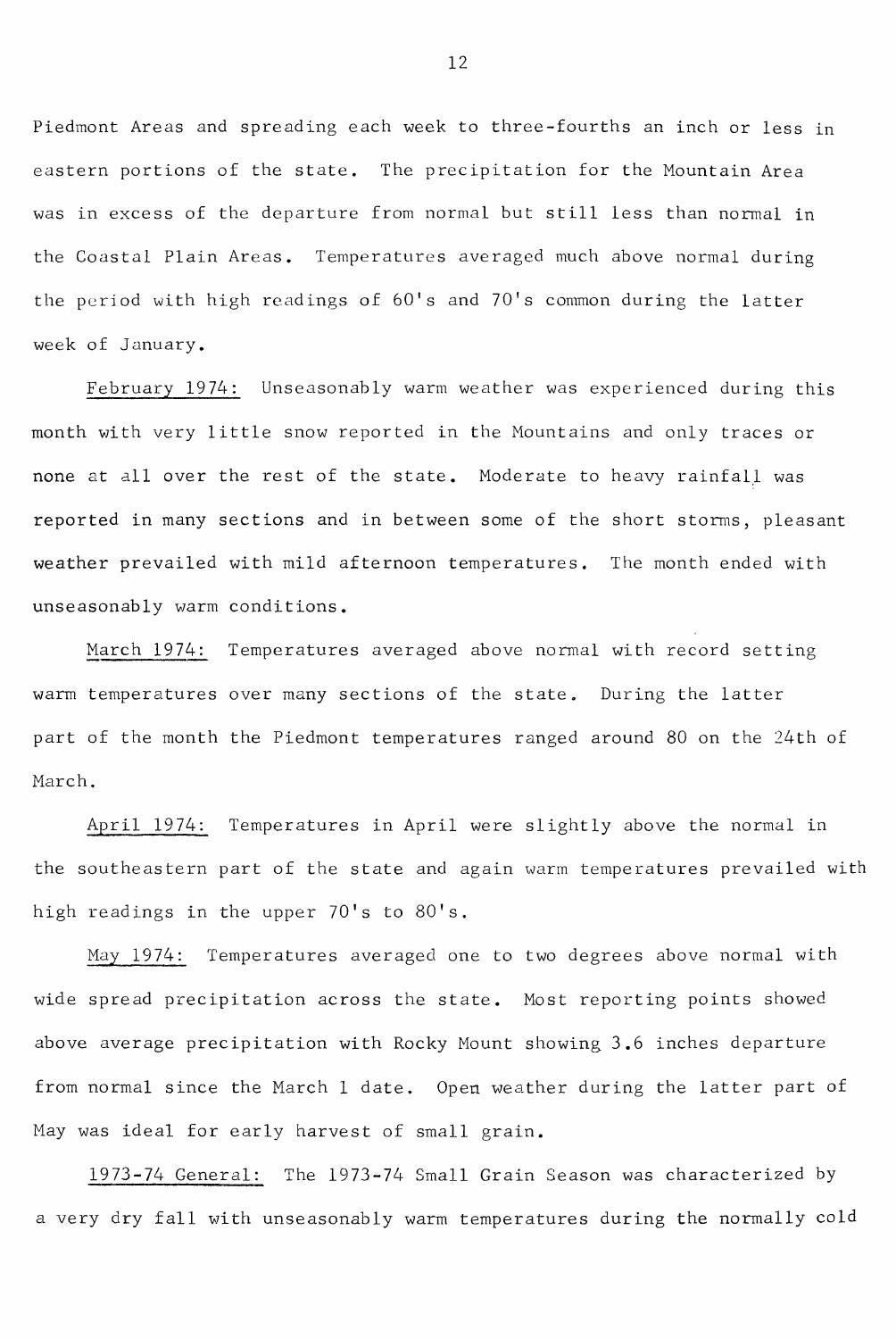months of January and February. This resulted in low vernalization of some of the wheat varieties. The warm winter weather resulted in a large amount of insect population and some diseases on the small grain crops. The dry fall of 1973 may have resulted in <sup>a</sup> lowering of the mildew infestation for the entries in the test.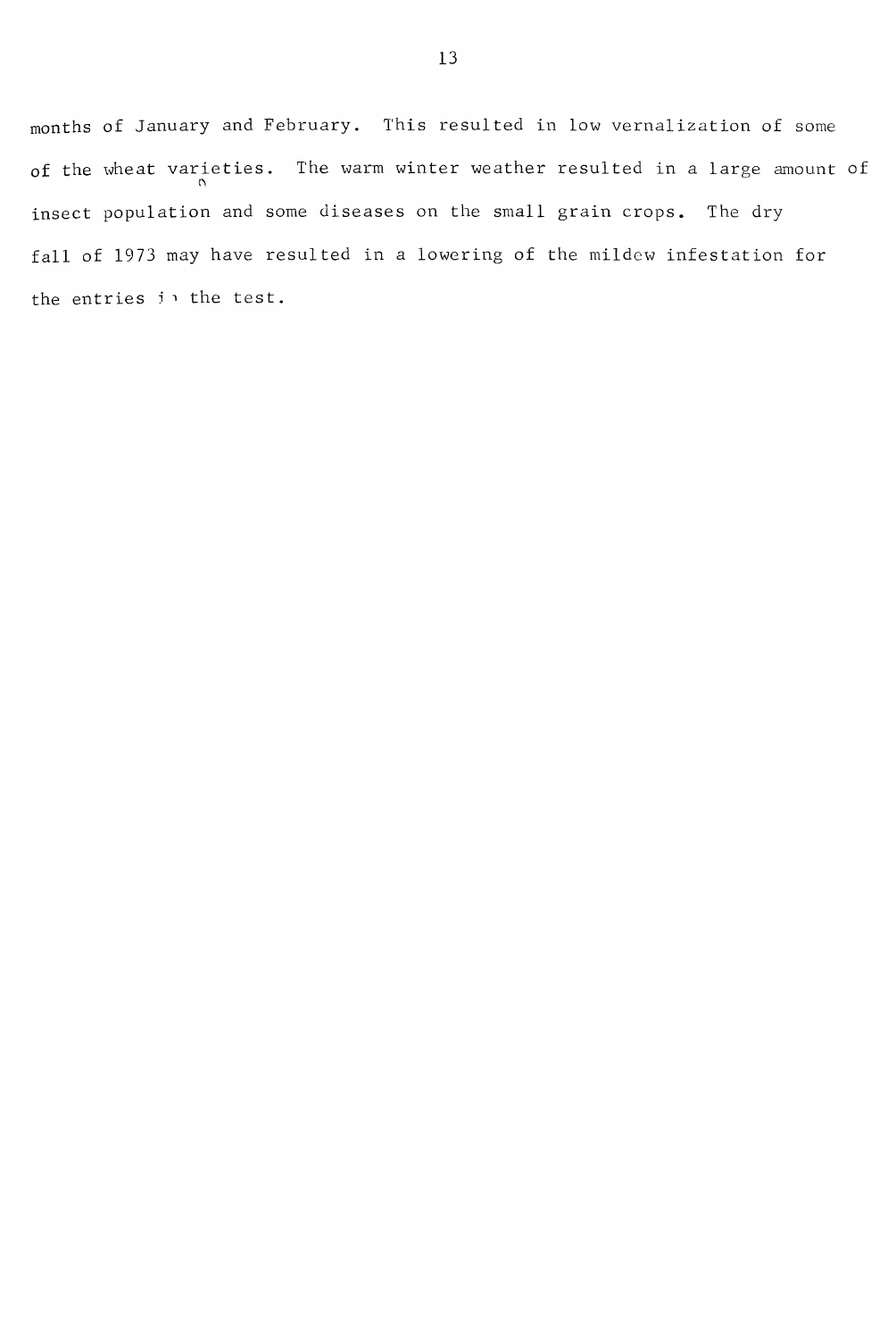#### RESULTS AND DISCUSSION

The performance of the 1974 tests along with the previous four years are presented by crop and area in a tabular form in this report. Since the genetic expression of a variety is influenced greatly by the environment, it is best to have several years' data from which to draw conclusions. For example, if <sup>a</sup> variety appeared in the two-year average but not in the three-years average, then it must be compared only within the two years and not with the data in the three-year average since it is possible that the third year could have been extremely good or poor and not comparable.

The 1974 data presented in this report have been analyzed statistically and the least significant difference (L.S.D.), in terms of bushels per acre is given. Unless the difference between two varieties is greater than the L.S.D., the varieties should not be considered as being any different statistically.

#### Barley

Table 5 shows the performance of barley in the Piedmont. The yields varied from a high of 88.6 bushels per acre for Keowee to 46.1 bushels for the variety, Rapidan. The mean of the test for the 1973-74 season was 69.8 bushels per acre compared to 62.7 bushels per acre in 1972-73. The yield of all entries was approximately seven bushels higher than the previous year and the mean of the test was 7.1 bushels higher than last year.

The test weights of 48.6 for Barsoy and 47.8 for Keowee were the highest test weights in pounds per bushel of all entries. Keowee continued to be the highest five year average of four entries common to the test for this period of time. The yield and test weight data for barley performance in the Piedmont are averages of three locations.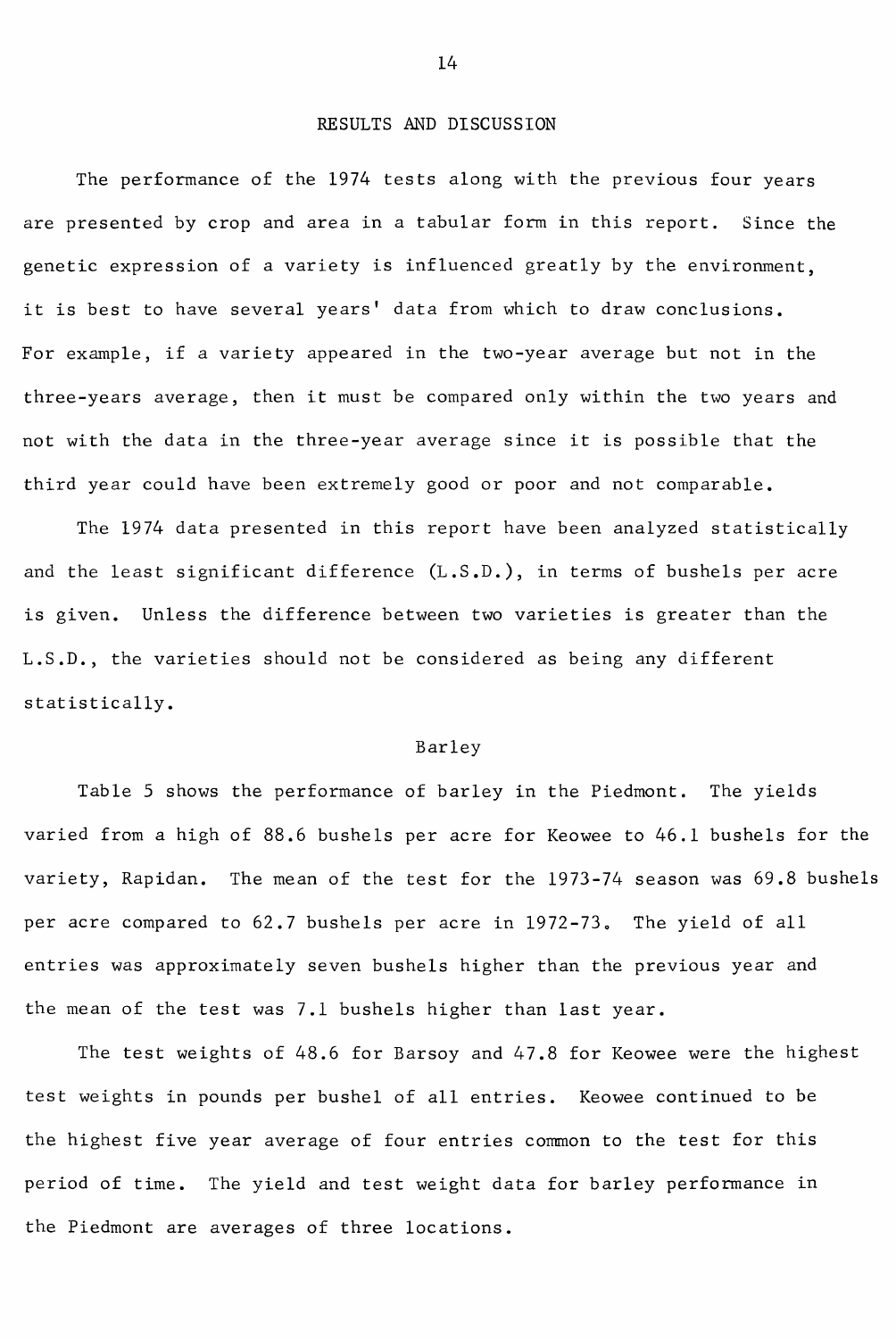In the Coastal Plain Area, Table 6, shows the difference in yield between varieties and breeding lines. The mean of the test in bushels per acre was 51.7 for the average of two locations in the Coastal Plain. The highest yield was from the variety, McNair 601, at 65.6 bushels per acre. The test weight in pounds per bushel on the ten entries varied from 37.9 to 45.0 with a mean of 41.5. The mean test weight for 1973-74 season was 3.8 pounds less than last season's test weights. Barsoy showed the highest test weight at 45.0 with Rapidan recording the lowest at 37.9.

#### Oats

The data from the oat trials in North Carolina are recorded in Tables 7 and 8.

The mean of the test in the Piedmont was 89.0 with one entry averaging over 100 bushels per acre. The average test weight was 34.2 for the Piedmont. The highest yield was  $108.9$  for the experimental, NC 43. The best test weight was 36.7 for Roanoke and the lowest test weight of 30.2 for Cumberland.

In the Coastal Plain the mean of the test was 92.7 for two locations. The mean test weight was 32.8 pounds per bushel. NC 43 was highest in yield at 114.5 bushels per acre with Coker 227 next at 108.1. Test weight on these entries was 34.4 and 34.1 pounds per bushel respectively. The mean of the test in yield increased 13.3 over the 1973 season.

#### Wheat

Table 9 shows the data on wheat trials in the Piedmont. The mean of the test for the 1974 season was 51.5 compared to 44.3 bushels per acre for 1973. The mean test weight in pounds per bushel for 1974 was 58.6 compared with 52.9 last year. The highest yielding entries were Abe with 61.8 bushels per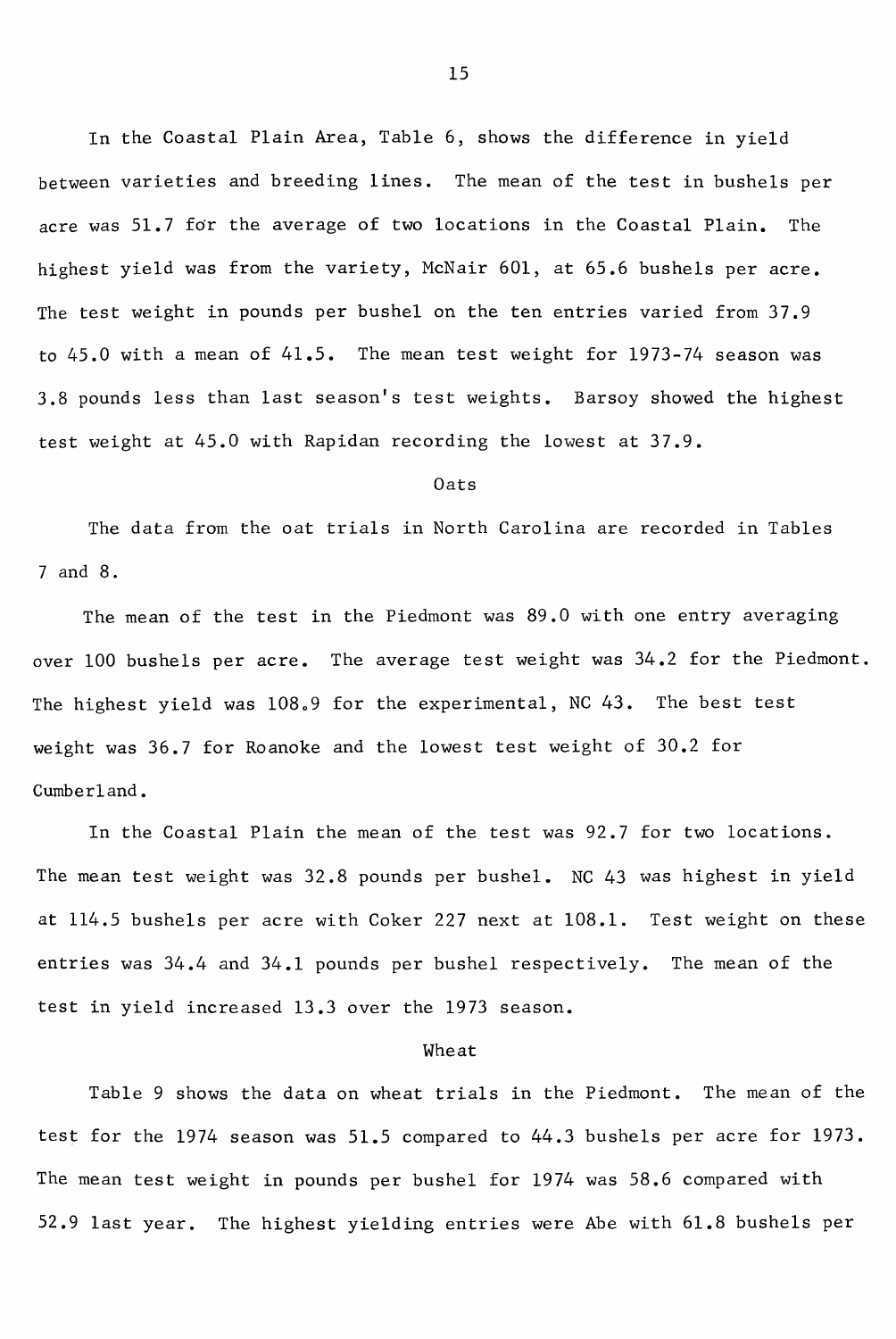acre followed closely by Arthur 71 at 58.1 bushels per acre. The highest test weight was on Coker 68-15 at 62.3 pounds per bushel. In the three year average McNair 4823 was high with 53.5 bushels per acre.

The wheat yields in the Coastal Plain Area were an improvement over last year. The mean of the test increased from 38.1 bushels per acre as the mean for 1973 compared to 43.4 bushels per acre for 1974 mean. This was a 5.3 bushel per acre increase.

For the three-year average, the experimental N.C. 9 and McNair 701 were the highest yielding entries at 39.0.

#### Lodging

Lodging data are given in Table **11.** A one-year, two-year, three-year and four-year comparison is shown. In 1974 <sup>a</sup> total of five locations was used for lodging data on barley, oats and wheat. If no lodging was recorded at a specific location, data on this location was used for the average along with percent lodging from other locations. When a test was discarded no data was used for lodging.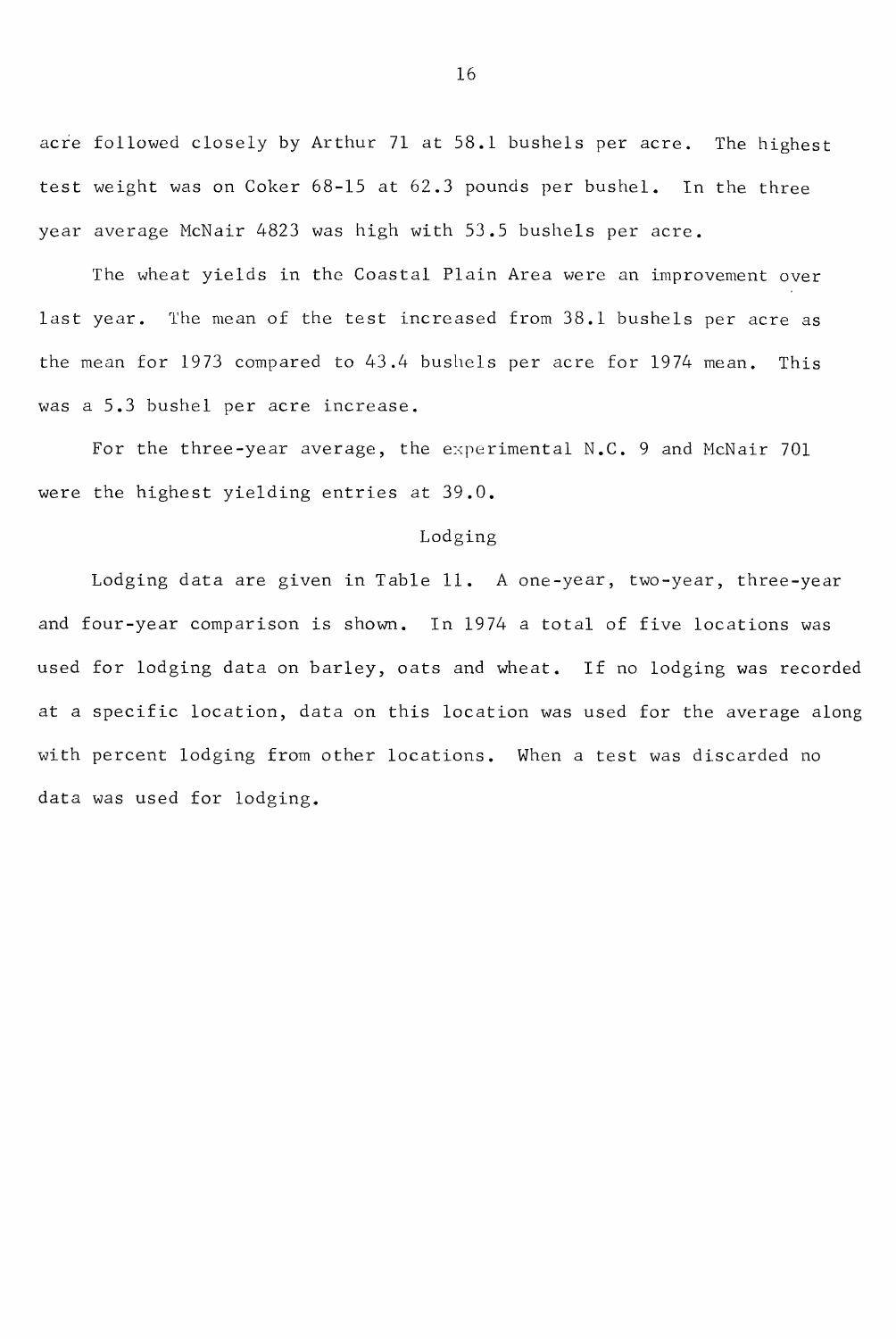| Variety    | Mildew<br>resist-<br>ance | Leaf<br>rust<br>resist-<br>ance | Scald<br>resist-<br>ance | Lodging<br>resist-<br>ance | Winter<br>hardi-<br>ness | Maturity        | Test<br>Weight<br>1b/bu | Length<br>οf<br>awns |
|------------|---------------------------|---------------------------------|--------------------------|----------------------------|--------------------------|-----------------|-------------------------|----------------------|
| Barsoy     | Good                      | Poor                            | Fair                     | Fair                       | Good                     | Very Early      | High                    | Long                 |
| Clayton    | Good                      | Excellent                       | Fair                     | Poor                       | Good                     | Early           | Med.                    | Short                |
| Jefferson  | Good                      | Fair                            | Good                     | Good                       | Excellent                | Earl y          | Med.                    | Short                |
| Keowee     | Good                      | Poor                            | Fair                     | Poor                       | Good                     | Early           | High                    | Long                 |
| McNair 601 | Good                      | Fair                            | Fair                     | Good                       | Good                     | Earl y          | Med.                    | Short                |
| Rapidan    | Good                      | Good                            | Fair                     | Fair                       | Good                     | $_{\rm{E}$ arly | Med.                    | Short                |
| Volbar     | Fair                      | Fair                            | Good                     | Good                       | Good                     | Medium          | High                    | Long                 |

#### Table 2. Characteristics of barley varieties\*

Table 3. Characteristics of oat varieties\* .....

| Variety     | Crown<br>rust<br>resist-<br>ance | Smut<br>resist-<br>ance | Blight<br>resist-<br>ance | Mosaic<br>resist-<br>ance | Maturity        | Winter<br>Hardi-<br>ness | Lodging<br>resist-<br>ance | Height<br>οf<br>Straw | Test<br>Weight<br>1b/bu |
|-------------|----------------------------------|-------------------------|---------------------------|---------------------------|-----------------|--------------------------|----------------------------|-----------------------|-------------------------|
| Carolee**   | Fair                             | Good                    | Good                      | Fair                      | Med.            | Good                     | Good                       | Med.                  | Med.                    |
| Coker 66-22 | Fair                             | Good                    | Good                      | Good                      | Med.            | Good                     | Fair                       | Med.                  | Med.-High               |
| Coker 227   | Excellent                        | Good                    | Good                      | Good                      | Med.-Early Good |                          | Good                       | Med.                  | Med.                    |
| Cumberland  | Fair                             | Good                    | Good                      | Good                      | Med.            | Good                     | Good                       | Med.                  | Low                     |
| Roanoke     | Fair                             | Poor                    | Good                      | Good                      | Late            | Good                     | Fair                       | Tall                  | High                    |
| Windsor     | Fair                             | Good                    | Excellent                 | Good                      | Med.            | Good                     | Good                       | Med.                  | Med.-High               |
| Yancey      | Fair                             | Good                    | Good                      | Fair                      | Med.            | Good                     | Good                       | Short                 | Med.                    |

~~hese characteristics based upon all available observations.

\*\*Appears to have tolerance to barley yellow dwarf virus.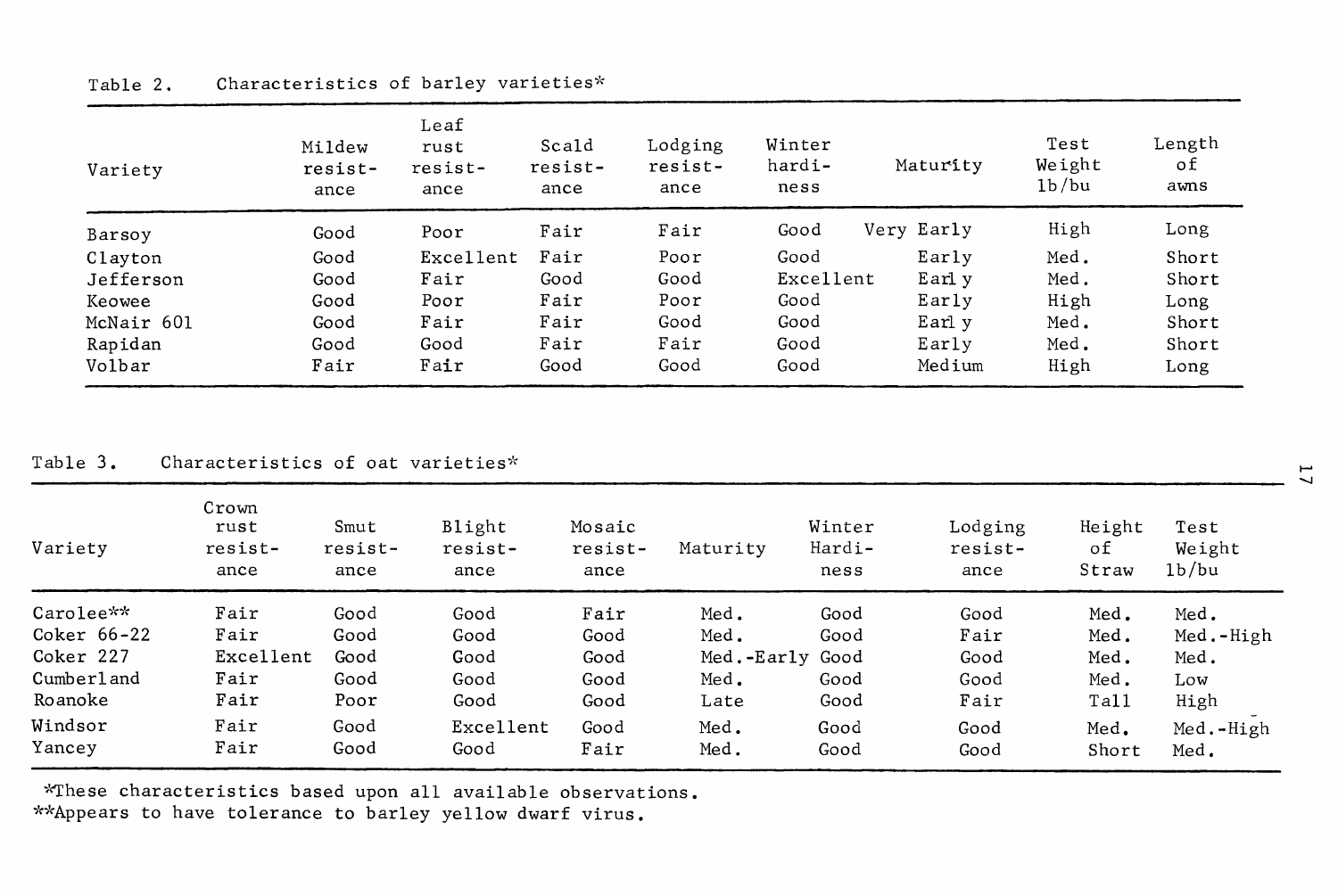| Variety       | Leaf<br>rust<br>resist-<br>ance | Mildew<br>resist-<br>ance | Mosaic<br>resist-<br>ance | Maturity   | Winter<br>Hardi-<br>ness | Lodging<br>resist-<br>ance | Height<br>оf<br>Straw | Test<br>Weight<br>1b/bu | Soft<br>Wheat<br>Milling<br>Quality |                     |
|---------------|---------------------------------|---------------------------|---------------------------|------------|--------------------------|----------------------------|-----------------------|-------------------------|-------------------------------------|---------------------|
| Abe           | Good                            | Good                      | Good                      | Med.       | Excellent                | Good                       | Med.                  | High                    | Good                                |                     |
| Arthur 71     | Good                            | Good                      | Good                      | Med.       | Excellent                | Good                       | Semi-dwarf            | High                    | Good                                |                     |
| Blueboy II    | Good                            | Poor                      | Good                      | Med.       | Excellent                | Excellent                  | Semi-dwarf            | Low                     | Good                                |                     |
| McNair 1813** | Good                            | Good                      | Good                      | Med.       | Good                     | Good                       | Semi-dwarf            | High                    | Good                                |                     |
| Coker 68-15   | Good                            | Poor                      | Good                      | Med.       | Good                     | Excellent                  | Semi-dwarf            | High                    | Good                                |                     |
| Holley        | Good                            | Good                      | Good                      | Early      | Poor                     | Good                       | Med.                  | High                    | Fair                                |                     |
| McNair 4823   | Good                            | Good                      | Good                      | Late       | Excellent                | Excellent                  | Semi-dwarf            | High                    | Good                                | $\overline{\alpha}$ |
| McNair 1587   | Good                            | Good                      | Fair                      | Med.       | Good                     | Excellent                  | Med.                  | High                    | Good                                |                     |
| McNair 701**  | Good                            | Good                      | Good                      | Med. Early | Good                     | Good                       | Semi-dwarf            | Med.                    | Good                                |                     |
| Oasis         | Good                            | Good                      | Good                      | Med.       | Excellent                | Excellent                  | Med.                  | High                    | Good                                |                     |

Table 4. Characteristics of wheat varieties\*

~~hese characteristics based upon all available observations.

\*\*Resistant to Hessian Fly.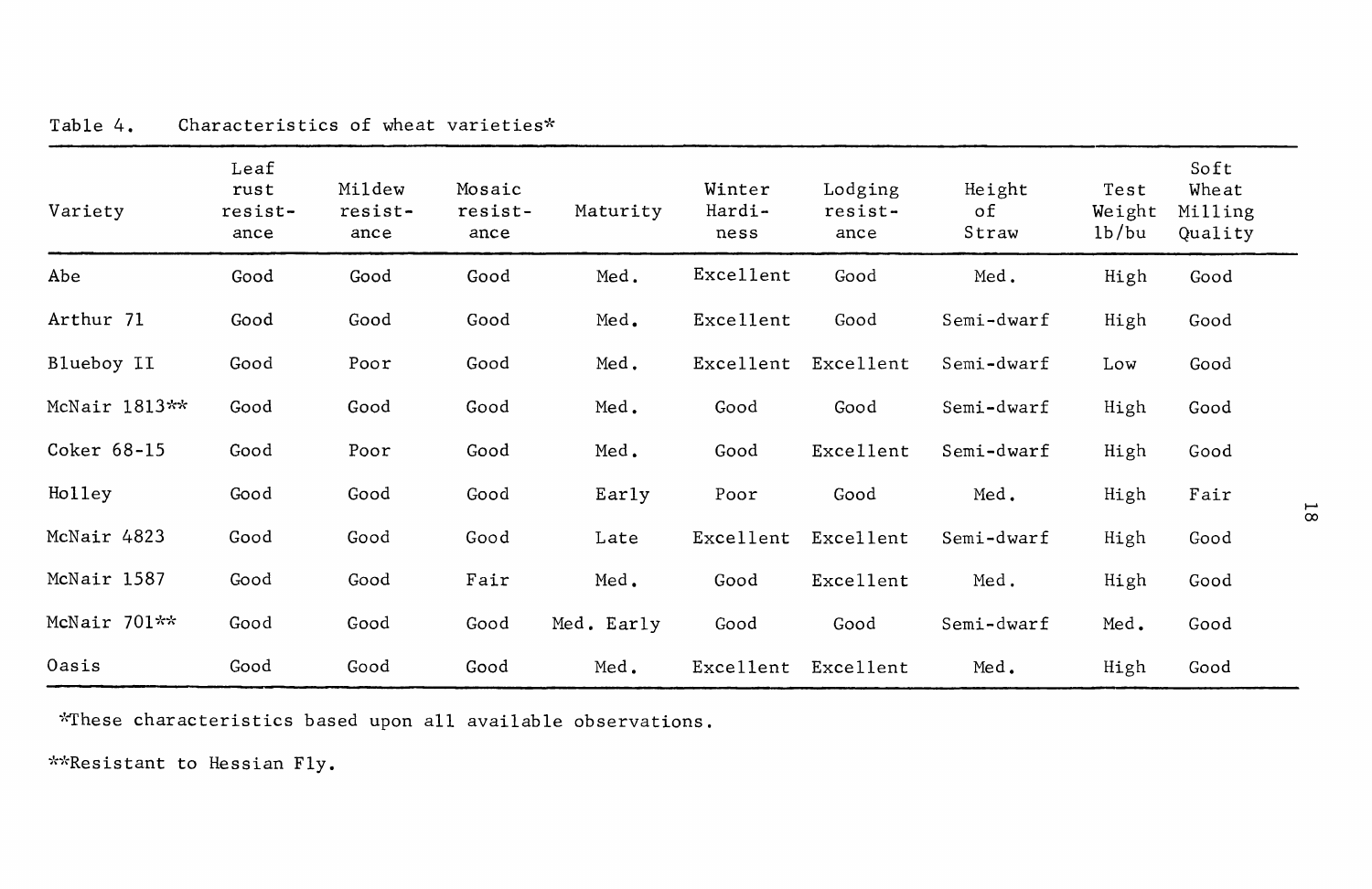| Variety<br>or Line | 1974 | 1 yr. $Avg.$ <sup>1/</sup><br>$bu/A$ $1bs/bu$ |      | 2 yr. Avg.<br>1973-1974<br>$bu/A$ $1bs/bu$ |      | 3 yr. Avg.<br>1972-1974<br>$bu/A$ $1bs/bu$ |      | 4 yr. Avg.<br>1971-1974<br>$bu/A$ $1bs/bu$ | bu/A | 5 yr. Avg.<br>1970-1974<br>lbs/bu |
|--------------------|------|-----------------------------------------------|------|--------------------------------------------|------|--------------------------------------------|------|--------------------------------------------|------|-----------------------------------|
| Clayton            | 74.2 | 45.1                                          | 71.2 | 43.4                                       | 66.4 | 42.5                                       | 68.6 | 42.8                                       | 72.0 | 43.3                              |
| McNair 601         | 51.4 | 43.6                                          | 45.1 | 43.0                                       | 45.5 | 42.1                                       | 52.4 | 42.4                                       | 59.2 | 42.9                              |
| Keowee             | 88.6 | 47.8                                          | 80.8 | 46.3                                       | 78.6 | 44.9                                       | 80.2 | 45.7                                       | 83.7 | 46.2                              |
| Rapidan            | 46.1 | 42.6                                          | 49.5 | 42.0                                       | 54.2 | 41.2                                       | 62.8 | 41.6                                       | 70.5 | 42.4                              |
| *N.C. 83           | 61.7 | 44.6                                          | 65.2 | 42.4                                       | 64.2 | 40.6                                       | 70.4 | 41.4                                       |      |                                   |
| *N.C. 74           | 78.0 | 46.8                                          | 60.6 | 45.0                                       | 73.6 | 44.6                                       |      |                                            |      |                                   |
| Jefferson          | 69.5 | 45.3                                          | 64.8 | 43.8                                       | 62.7 | 42.3                                       |      |                                            |      |                                   |
| Barsoy             | 77.8 | 48.6                                          | 71.5 | 47.2                                       |      |                                            |      |                                            |      |                                   |
| Volbar             | 75.7 | 46.1                                          |      |                                            |      |                                            |      |                                            |      |                                   |
| $*$ Va. 70-14-105  | 74.5 | 43.8                                          |      |                                            |      |                                            |      |                                            |      |                                   |
| Mean of Test       | 69.8 | 45.4                                          | 63.6 | 44.1                                       | 63.6 | 42.6                                       | 66.9 | 42.8                                       | 71.4 | 43.7                              |
| (.05)<br>L.S.D.    | 16.8 |                                               |      |                                            |      |                                            |      |                                            |      |                                   |
| (.01)              | 23.1 |                                               |      |                                            |      |                                            |      |                                            |      |                                   |
| $(\% )$<br>c.v.    | 13   |                                               |      |                                            |      |                                            |      |                                            |      |                                   |

Table 5. Summary of BARLEY performance trials in the PIEDMONT

 $\frac{1}{4}$ Average of Rowan, Stanly and Alamance County Locations.

| Variety<br>or Line    | 1974 | 1 yr. $Avg.$ <sup>1/</sup><br>$bu/A$ $1bs/bu$ |      | 2 yr. Avg.<br>1973-1974<br>$bu/A$ $1bs/bu$ |      | 3 yr. Avg.<br>1972-1974<br>$bu/A$ $1bs/bu$ |      | 4 yr. Avg.<br>1971-1974<br>$bu/A$ $1bs/bu$ |      | 5 yr. Avg.<br>1970-1974<br>$bu/A$ $1bs/bu$ |
|-----------------------|------|-----------------------------------------------|------|--------------------------------------------|------|--------------------------------------------|------|--------------------------------------------|------|--------------------------------------------|
| Keowee                | 56.2 | 43.1                                          | 60.2 | 45.2                                       | 66.5 | 44.4                                       | 70.9 | 45.2                                       | 71.6 | 46.3                                       |
| Clayton               | 51.2 | 40.6                                          | 55.2 | 42.6                                       | 63.5 | 42.6                                       | 68.8 | 42.8                                       | 68.8 | 43.6                                       |
| McNair 601            | 65.6 | 40.0                                          | 62.4 | 42.4                                       | 65.2 | 42.3                                       | 69.8 | 43.0                                       | 70.3 | 44.0                                       |
| Rapidan               | 29.5 | 37.9                                          | 36.0 | 40.9                                       | 50.2 | 40.5                                       | 58.4 | 41.4                                       | 60.5 | 42.6                                       |
| *N.C. 83              | 53.6 | 41.3                                          | 48.2 | 42.4                                       | 56.9 | 40.4                                       | 59.9 | 41.2                                       |      |                                            |
| *N.C. 74              | 63.6 | 43.9                                          | 62.4 | 44.2                                       | 72.2 | 44.3                                       |      |                                            |      |                                            |
| Jefferson             | 32.6 | 41.2                                          | 38.4 | 43.6                                       | 47.6 | 42.9                                       |      |                                            |      |                                            |
| Barsoy                | 61.9 | 45.0                                          | 61.0 | 46.6                                       |      |                                            |      |                                            |      |                                            |
| Volbar                | 60.8 | 42.4                                          |      |                                            |      |                                            |      |                                            |      |                                            |
| $*Va. 70-14-105$      | 42.0 | 39.5                                          |      |                                            |      |                                            |      |                                            |      |                                            |
| Mean of Test          | 51.7 | 41.5                                          | 53.0 | 43.5                                       | 60.3 | 42.5                                       | 65.6 | 42.7                                       | 67.8 | 44.1                                       |
| L.S.D.<br>(.05)       | 10.8 |                                               |      |                                            |      |                                            |      |                                            |      |                                            |
| (.01)                 | 15.5 |                                               |      |                                            |      |                                            |      |                                            |      |                                            |
| $c_v$ .<br>$(\kappa)$ | 16   |                                               |      |                                            |      |                                            |      |                                            |      |                                            |

Table 6. Summary of BARLEY performance trials in the COASTAL PLAIN

 $\frac{1}{4}$  Average of Nash and Wayne County Locations.

\*Experimenta1s.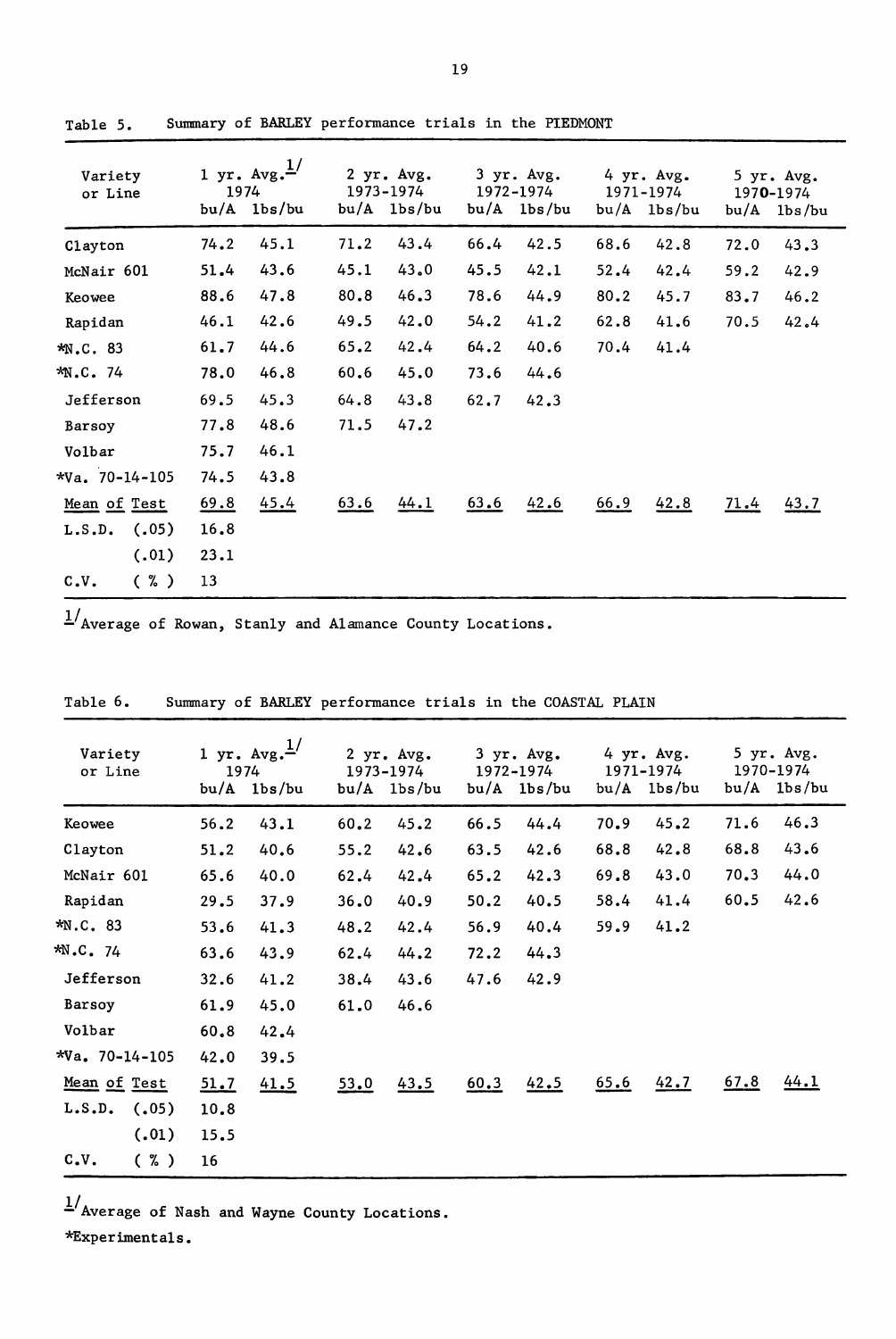| Variety<br>or Line | 1974  | 1 yr. $Avg. \frac{1}{2}$<br>$bu/A$ $1bs/bu$ |       | 2 yr. Avg.<br>1973-1974<br>$bu/A$ $1bs/bu$ |       | 3 yr. Avg.<br>1972-1974<br>$bu/A$ $1bs/bu$ |       | 4 yr. Avg.<br>1971-1974<br>$bu/A$ $1bs/bu$ |       | 5 yr. Avg.<br>1970-1974<br>bu/A 1bs/bu |
|--------------------|-------|---------------------------------------------|-------|--------------------------------------------|-------|--------------------------------------------|-------|--------------------------------------------|-------|----------------------------------------|
| Carolee            | 92.6  | 32.4                                        | 88.6  | 31.9                                       | 92.0  | 32.5                                       | 96.9  | 33.2                                       | 94.8  | 33.1                                   |
| Roanoke            | 64.8  | 36.7                                        | 59.7  | 35.2                                       | 66.8  | 34.7                                       | 73.7  | 35.8                                       | 73.0  | 35.4                                   |
| Yancey             | 83.2  | 34.1                                        | 87.8  | 33.2                                       | 94.2  | 33.6                                       | 100.7 | 34.4                                       | 98.3  | 34.2                                   |
| Windsor            | 94.0  | 35.0                                        | 88.8  | 33.9                                       | 101.2 | 34.3                                       | 110.7 | 35.5                                       | 109.0 | 35.1                                   |
| Coker 66-22        | 89.1  | 34.3                                        | 84.5  | 33.8                                       | 84.4  | 34.0                                       | 93.6  | 35.0                                       | 94.9  | 34.8                                   |
| $*N.C. 43$         | 108.9 | 35.4                                        | 110.6 | 34.2                                       |       |                                            |       |                                            |       |                                        |
| Cumberland         | 80.4  | 30.2                                        |       |                                            |       |                                            |       |                                            |       |                                        |
| Coker 227          | 98.7  | 35.2                                        |       |                                            |       |                                            |       |                                            |       |                                        |
| Mean of Test       | 89.0  | 34.2                                        | 86.7  | 33.6                                       | 87.7  | 33.8                                       | 95.1  | 34.8                                       | 94.0  | 34.5                                   |
| (.05)<br>L.S.D.    | 17.6  |                                             |       |                                            |       |                                            |       |                                            |       |                                        |
| (.01)              | 24.4  |                                             |       |                                            |       |                                            |       |                                            |       |                                        |
| $(\% )$<br>c.v.    | 12    |                                             |       |                                            |       |                                            |       |                                            |       |                                        |

Table 7. Summary of OAT performance trials in the PIEDMONT

 $1/\sqrt{2}$  Average of Rowan, Stanly and Alamance County Locations.

| Variety<br>or Line | 1974  | 1 yr. $Avg. \frac{1}{s}$<br>$bu/A$ $1bs/bu$ | 1973-1974 | 2 yr. Avg.<br>$bu/A$ $1bs/bu$ |      | 3 yr. Avg.<br>1972-1974<br>$bu/A$ $1bs/bu$ |      | 4 yr. Avg.<br>1971-1974<br>$bu/A$ $1bs/bu$ |      | 5 yr. Avg.<br>1970-1974<br>$bu/A$ $1bs/bu$ |
|--------------------|-------|---------------------------------------------|-----------|-------------------------------|------|--------------------------------------------|------|--------------------------------------------|------|--------------------------------------------|
| Carolee            | 100.8 | 31.1                                        | 96.7      | 32.6                          | 90.7 | 32.0                                       | 96.2 | 32.0                                       | 95.6 | 33.2                                       |
| Roanoke            | 68.2  | 33.6                                        | 64.0      | 34.1                          | 69.9 | 32.9                                       | 73.0 | 32.9                                       | 73.4 | 34.2                                       |
| Yancey             | 79.3  | 33.4                                        | 69.1      | 33.8                          | 65.9 | 32.1                                       | 68.2 | 32.4                                       | 71.2 | 33.6                                       |
| Windsor            | 102.8 | 34.0                                        | 92.0      | 34.4                          | 85.4 | 32.9                                       | 92.7 | 33.0                                       | 93.7 | 34.2                                       |
| *N.C. 43           | 114.5 | 34.4                                        | 97.6      | 35.4                          |      |                                            |      |                                            |      |                                            |
| Coker 66-22        | 89.5  | 33.0                                        |           |                               |      |                                            |      |                                            |      |                                            |
| Cumberland         | 83.5  | 28.8                                        |           |                               |      |                                            |      |                                            |      |                                            |
| Coker 227          | 108.1 | 34.1                                        |           |                               |      |                                            |      |                                            |      |                                            |
| *N.C. 1373-1       | 104.1 | 33.6                                        |           |                               |      |                                            |      |                                            |      |                                            |
| $N.C. 1373-2$      | 76.6  | 31.7                                        |           |                               |      |                                            |      |                                            |      |                                            |
| Mean of Test       | 92.7  | 32.8                                        | 83.9      | 34.1                          | 78.0 | 32.5                                       | 82.5 | 32.6                                       | 83.5 | 33.8                                       |
| $L.S.D.$ (.05)     | 17.9  |                                             |           |                               |      |                                            |      |                                            |      |                                            |
| (.01)              | 25.7  |                                             |           |                               |      |                                            |      |                                            |      |                                            |
| $c_v$ .<br>(%)     | 12    |                                             |           |                               |      |                                            |      |                                            |      |                                            |

Table 8. Summary of OAT performance trials in the COASTAL PLAIN

 $\frac{1}{4}$ Average of Nash and Wayne County Locations. \*Experimenta1s.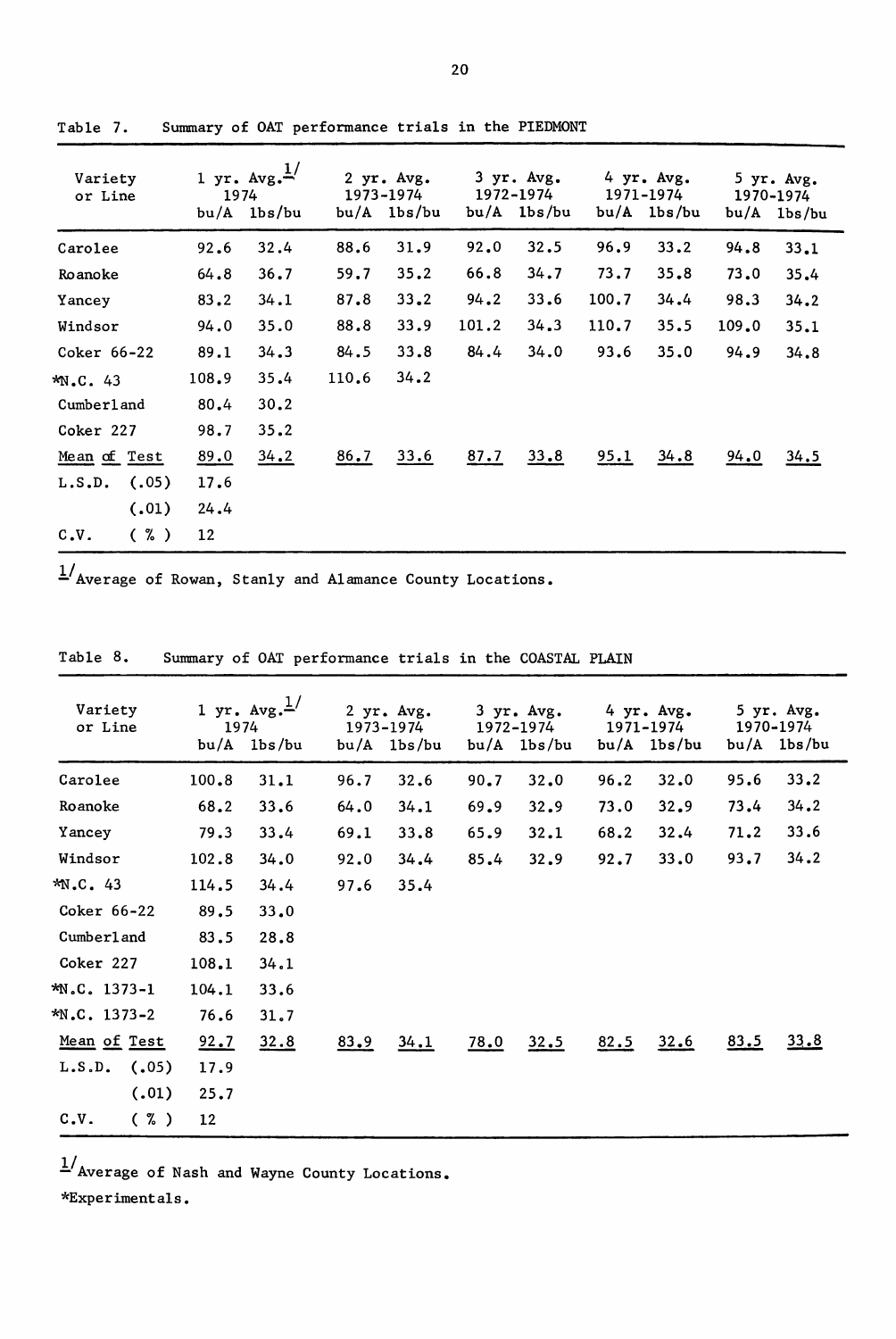| Variety<br>or Line | 1974 | 1 yr. $Avg.$ <sup>1/</sup><br>$bu/A$ $1bs/bu$ |      | 2 yr. Avg.<br>1973-1974<br>$bu/A$ $1bs/bu$ |      | 3 yr. Avg.<br>1972-1974<br>$bu/A$ $1bs/bu$ |      | 4 yr. Avg.<br>1971-1974<br>$bu/A$ $1bs/bu$ |      | 5 yr. Avg.<br>1970-1974<br>bu/A lbs/bu |
|--------------------|------|-----------------------------------------------|------|--------------------------------------------|------|--------------------------------------------|------|--------------------------------------------|------|----------------------------------------|
| McNair 1587        | 55.3 | 59.1                                          | 52.0 | 56.0                                       | 51.3 | 55.9                                       | 54.2 | 55.5                                       | 60.0 | 55.7                                   |
| Coker 68-15        | 52.7 | 62.3                                          | 45.4 | 58.8                                       | 45.2 | 58.6                                       | 48.3 | 58.5                                       | 54.4 | 58.7                                   |
| McNair 4823        | 51.2 | 57.4                                          | 54.2 | 55.5                                       | 53.5 | 56.2                                       | 55.1 | 56.6                                       | 60.7 | 57.1                                   |
| Blueboy II         | 49.0 | 56.7                                          | 40.9 | 53.4                                       | 37.0 | 53.0                                       | 42.4 | 53.4                                       |      |                                        |
| $*N.C.9$           | 44.9 | 55.8                                          | 41.8 | 53.4                                       | 40.7 | 53.3                                       |      |                                            |      |                                        |
| Arthur 71          | 58.1 | 60.9                                          | 55.5 | 58.0                                       |      |                                            |      |                                            |      |                                        |
| Abe                | 61.8 | 60.5                                          | 59.4 | 57.8                                       |      |                                            |      |                                            |      |                                        |
| Oasis              | 57.9 | 61.0                                          |      |                                            |      |                                            |      |                                            |      |                                        |
| Holley             | 43.7 | 60.2                                          |      |                                            |      |                                            |      |                                            |      |                                        |
| $*Va. 68-24-42$    | 46.2 | 55.9                                          |      |                                            |      |                                            |      |                                            |      |                                        |
| $*Va$ . 70-52-22   | 56.7 | 56.4                                          |      |                                            |      |                                            |      |                                            |      |                                        |
| McNair 701         | 40.1 | 57.6                                          |      |                                            |      |                                            |      |                                            |      |                                        |
| Mean of Test       | 51.5 | 58.6                                          | 49.9 | 56.1                                       | 45.5 | 55.4                                       | 50.0 | 56.0                                       | 58.4 | 57.2                                   |
| (.05)<br>L.S.D.    | 13.0 |                                               |      |                                            |      |                                            |      |                                            |      |                                        |
| (.01)              | 17.7 |                                               |      |                                            |      |                                            |      |                                            |      |                                        |
| C.V.<br>$(\kappa)$ | 12   |                                               |      |                                            |      |                                            |      |                                            |      |                                        |

Table 9. Summary of WHEAT performance trials in the PIEDMONT

 $\frac{1}{4}$ Average of Stanly, Rowan and Alamance County Locations.

| Variety<br>or Line  | 1974 | 1 yr. $Avg.$ <sup>1/</sup><br>$bu/A$ $1bs/bu$ |      | 2 yr. Avg.<br>1973-1974<br>$bu/A$ $1bs/bu$ |      | 3 yr. Avg.<br>1972-1974<br>$bu/A$ $lbs/bu$ |      | 4 yr. Avg.<br>1971-1974<br>$bu/A$ $1bs/bu$ |      | 5 yr. Avg.<br>1970-1974<br>$bu/A$ $1bs/bu$ |
|---------------------|------|-----------------------------------------------|------|--------------------------------------------|------|--------------------------------------------|------|--------------------------------------------|------|--------------------------------------------|
| Coker 68-15         | 41.5 | 59.8                                          | 38.9 | 61.0                                       | 33.8 | 58.0                                       | 38.6 | 57.1                                       | 39.9 | 58.4                                       |
| McNair 701          | 43.5 | 55.8                                          | 43.2 | 56.1                                       | 39.0 | 53.6                                       | 44.1 | 54.1                                       |      |                                            |
| McNair 1813         | 37.7 | 57.1                                          | 39.0 | 57.6                                       | 36.3 | 55.0                                       | 41.7 | 54.9                                       |      |                                            |
| Blueboy II          | 28.4 | 53.5                                          | 28.0 | 54.6                                       | 24.5 | 52.6                                       |      |                                            |      |                                            |
| $*N.C.9$            | 44.3 | 56.4                                          | 46.2 | 57.0                                       | 39.0 | 53.2                                       |      |                                            |      |                                            |
| Arthur 71           | 43.0 | 59.2                                          | 40.8 | 60.0                                       |      |                                            |      |                                            |      |                                            |
| AЪe                 | 49.4 | 58.5                                          | 47.2 | 59.6                                       |      |                                            |      |                                            |      |                                            |
| McNair 1587         | 45.3 | 57.0                                          |      |                                            |      |                                            |      |                                            |      |                                            |
| Oasis               | 48.1 | 59.5                                          |      |                                            |      |                                            |      |                                            |      |                                            |
| Holley              | 42.7 | 57.6                                          |      |                                            |      |                                            |      |                                            |      |                                            |
| $*Va$ , 68-24-42    | 55.0 | 55.1                                          |      |                                            |      |                                            |      |                                            |      |                                            |
| $*Va. 70-52-22$     | 41.8 | 55.2                                          |      |                                            |      |                                            |      |                                            |      |                                            |
| Mean of Test        | 43.4 | 57.1                                          | 40.5 | 58.0                                       | 34.5 | 54.5                                       | 41.5 | 55.4                                       |      |                                            |
| $L.S.D.$ (.05)      | 9.0  |                                               |      |                                            |      |                                            |      |                                            |      |                                            |
| (.01)               | 12.6 |                                               |      |                                            |      |                                            |      |                                            |      |                                            |
| $c_v$<br>$(\kappa)$ | 13   |                                               |      |                                            |      |                                            |      |                                            |      |                                            |

Table 10. Summary of WHEAT performance trials in the COASTAL PLAIN

 $1/$  Average of Nash and Wayne County Locations.

\*Experiment als ,